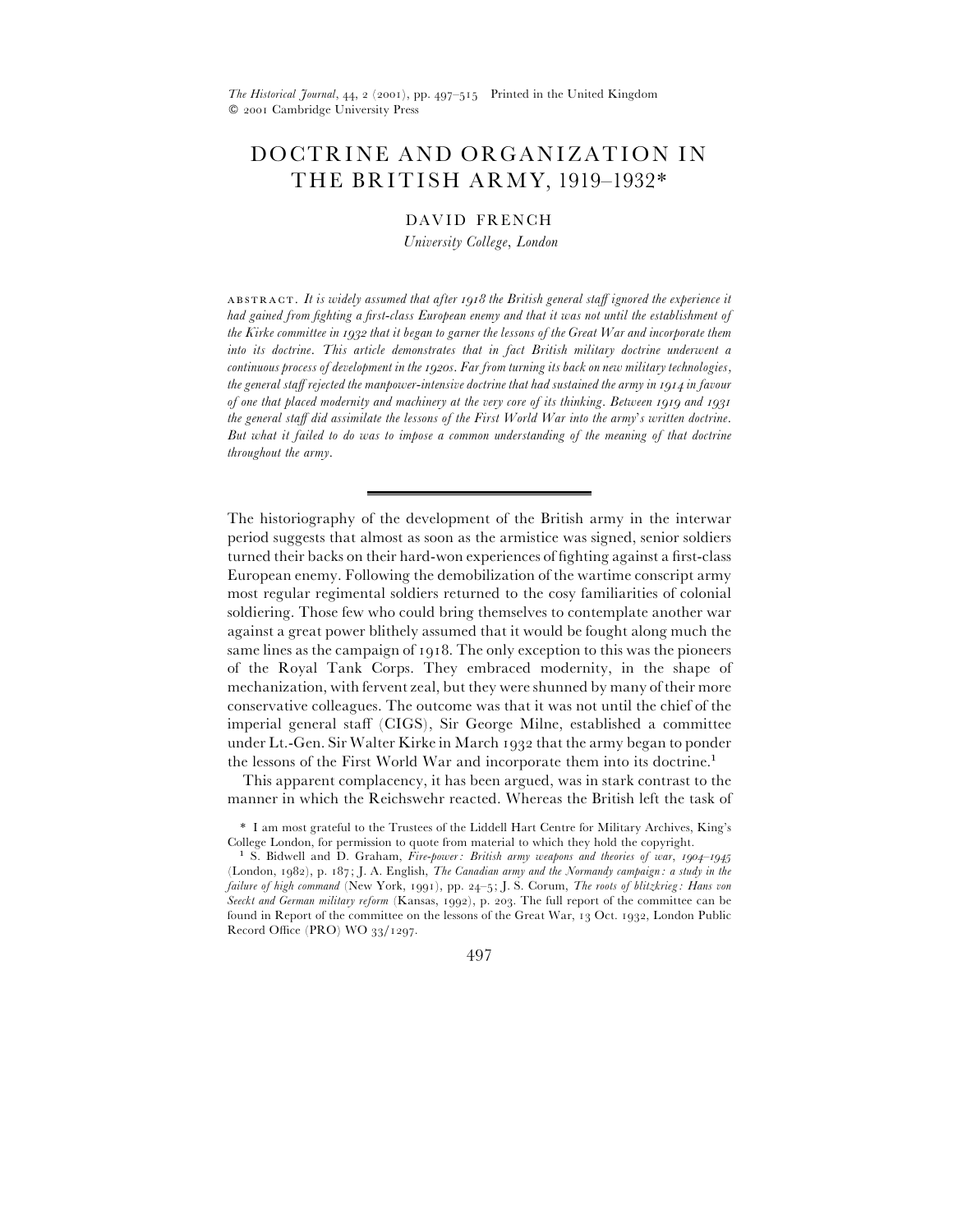re-writing their doctrine to junior officers like Capt. Basil Liddell Hart, the Germans created a plethora of committees staffed by over 400 senior and junior officers. They investigated every aspect of their recent experiences and used their findings to create a new doctrine for the future. General von Seeckt, the commander-in-chief of the Reichswehr from  $1920$  to  $1926$ , sought to create a small, all-volunteer, professional army, equipped with the most modern weapons and mechanical transport, and able to mount mobile, combined arms operations in defence of Germany's frontiers.<sup>2</sup> The fruits of their labours were incorporated into the army's new operational doctrine, *Army regulation*  $487$ : leadership and battle with combined arms, issued in two parts in  $1921$  and  $1923$ .

In reality, however, the British army did not wait until 1932 before beginning to ponder the lessons of  $1914-18$ . It reacted just as promptly as its former enemies to the need to re-evaluate its doctrine in the light of the battles of  $1914 - 18$ . The purpose this article is to demonstrate that the British general staff was not blind to what its army had achieved during the First World War. Far from turning its back on new military technologies, the general staff radically re-wrote its doctrine in the 1920s. It rejected the manpower-intensive doctrine that had sustained the army in 1914 in favour of one that placed modernity and machinery at the very core of its thinking.

I

In 1914 the British army had no real operational doctrine, except to take the offensive in almost all circumstances. Senior officers expected that their forces would experience heavy losses, but hoped to win by combining mobility with high morale. As both sides could generate equally devastating firepower, this last factor would be crucial in distinguishing victor and vanquished.<sup>3</sup> The army's *Field service regulations* placed little emphasis on the need to produce a combined-arms fire plan. The role of artillery was merely to act as an adjunct to the infantry. It was to pave the way for their attack rather than to neutralize the defenders' fire by covering their advance until the last possible moment. However, the heavy losses their troops sustained between 1914 and 1916 disabused commanders of many of these ideas. By  $1917-18$  they had come to rely upon the intelligent combination of all arms to overwhelm the defenders by weight of firepower. Artillery was the dominant arm. The range of the artillery, its ability to destroy or neutralize German machine guns and artillery, and to flatten barbed wire, fixed the speed and distance of an advance. The success of operations at Cambrai in November 1917, Hamel in July 1918, and Amiens in August 1918 depended to a great extent upon a veritable revolution in artillery techniques. Better maps, accurate calibration of their weapons, and the systematic collection of meteorological information made it feasible for the

<sup>&</sup>lt;sup>2</sup> Corum, *Roots of blitzkrieg*, pp. 29–39.

<sup>&</sup>lt;sup>3</sup> General Staff, *Field service regulations part 1.* (*Operations, 1909*) (London, 1909), p. 13 (henceforth *FSR* followed by date).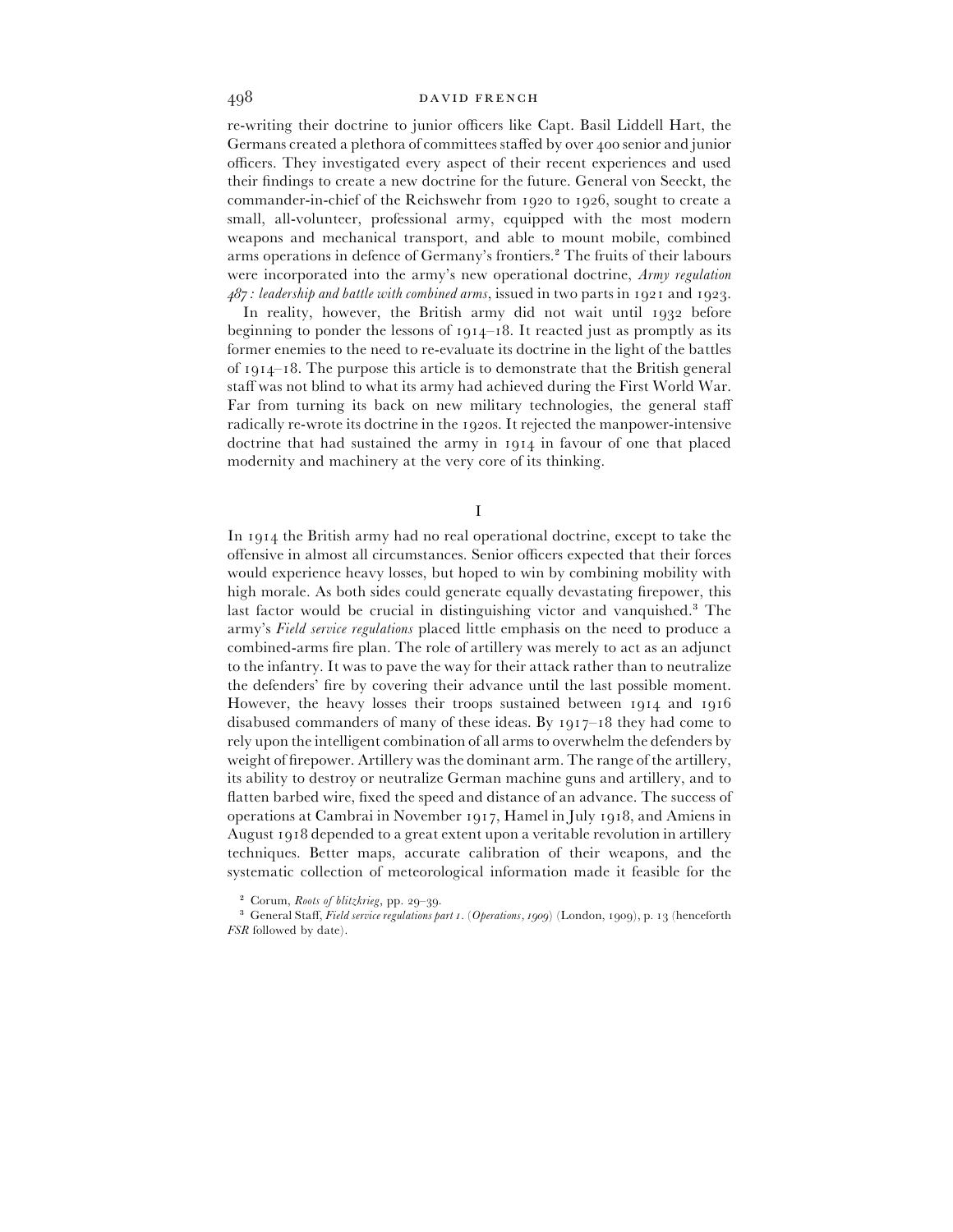gunners to register their guns silently on their targets. Tactical surprise, therefore, once again became possible. Developments in flash spotting and sound ranging made it possible for them to conduct successful counter-battery shoots and new fuses enabled them to clear enemy barbed wire without cratering the ground and impeding the advance of their own troops. The result was that in the 'Hundred Days' battles of 1918 the British army in France was able to employ tanks, artillery, and aircraft in co-operation with infantry in a series of successful combined arms operations.<sup>4</sup>

On the assumption that the war would continue for another year, the army planned to do the same on an even larger scale in 1919. Col. J. F. C. Fuller's celebrated 'Plan 1919' was but one of several schemes to achieve this. In May 1918, for example, Sir A. G. Ware, the Controller of the Mechanical Warfare Department at the Ministry of Munitions, wanted to create a new 'Mobile Army' in time for the spring campaign of 1919. Hitherto, the British Expeditionary Force's (BEF's) ability to impose a decisive defeat on the Germans had been impeded by the need first to break through their defences, and secondly by the difficulty of supplying the foremost troops as they exploited their breakthrough. Ware's 'Mobile Army' of a dozen divisions would surmount the first problem by combining infantry, artillery, and tanks, and would overcome the second by using mechanical tractors to replace the horses in its transport echelons. This would enable it to advance sixty miles into the German's rear.<sup>5</sup> The feasibility of such plans has been questioned, but what is apparent is that their proponents, who included the CIGS himself, Sir Henry Wilson, recognized that the future lay with mechanized, mobile, firepower produced by combined arms action.'

'We did not check up properly on the lessons of the war.' So said Montgomery in an address delivered to a new generation of field commanders in 1946.<sup>7</sup> The truth of what he said was seemingly borne out by Haig's *Final* despatch, published in March 1919. 'The principles of command, staff work,

 $6$  D. J. Childs, 'British tanks 1915–1918. Manufacture and employment' (Ph.D. thesis, Glasgow, 1996), pp. 143, 155-8, 165; J. P. Harris, *Men, ideas and tanks: British military thought and armoured forces, 1903–1939* (Manchester, 1995), pp. 126–31, 159–66, 180–6.

 Opening address delivered by Field-Marshal the Rt. Hon. Viscount Montgomery of Alamein, the chief of the imperial general staff (CIGS), on the occasion of Exercise Evolution, held at the staff college, Camberley, 14 Aug. 1946, London, Imperial War Museum (IWM), Maj.-Gen. R. Briggs MSS  $66/76/1$ .

<sup>%</sup> J. P. Harris with N. Barr, *Amiens to the armistice : the BEF in the hundred day*'*s campaign*, *August* to *II November 1918* (London, 1998); R. Prior and T. Wilson, *Command on the western front : the military career of Sir Henry Rawlinson, 1914–1918* (Oxford, 1992); T. Travers, *How the war was won: command* and technology in the British army,  $1917 - 1918$  (London, 1992); Bidwell and Graham, *Fire-power*, pp. 98-111; J. Bailey, 'British artillery in the Great War', in P. Griffith, ed., *British fighting methods in the Great War* (London, 1996), pp. 23-49; H. Strachan, 'The battle of the Somme and British strategy', *Journal of Strategic Studies*, 21 (1998), pp. 79-95; P. Simkins, 'Somme reprise: reflections on the fighting for Albert and Bapaume, August 1918', in B. Bond et al., 'Look to your front': studies *in the First World War* (Staplehurst, 1999), pp. 147–62.

 $5$  Sir A. G. W. Ware, to DMO, DO, DST, DGTC, 18 May 1918, PRO WO 106/343.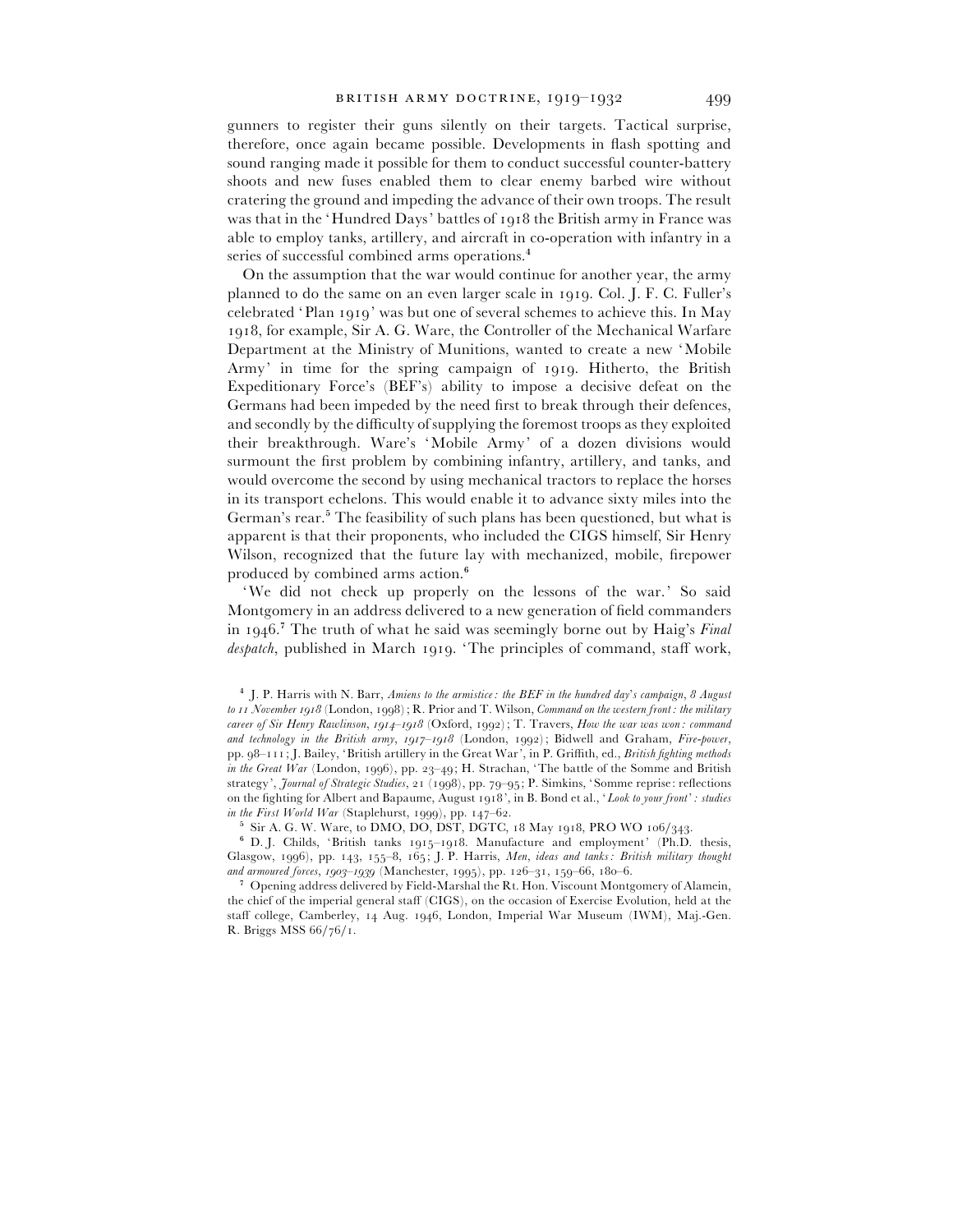and organisation', Haig insisted, 'elaborated before the war have stood the test imposed upon them and are sound.'<sup>8</sup>

But the self-congratulatory and complacent tone of Haig's valediction was not universally shared. Some senior officers did believe that pre-war doctrine required modification. As early as July 1916, with the Somme offensive barely three weeks old, the CIGS, Sir William Robertson, wrote to Sir Henry Rawlinson, whose 4th Army was bearing the brunt of the offensive, that

As you know better than I do each war has its own peculiarities, but one would think that no war was ever so peculiar as the present one, and Field Service Regulations will require a tremendous amount of revising when we have finished with the Boche. Principles, as we used to call them, are good and cannot be disregarded, but their application is a very difficult business, and I think that we still take these principles too literally.<sup>9</sup>

And in a lecture that he gave in December 1919, Maj.-Gen. Sir Louis Jackson, formerly director of Trench warfare at the war office, suggested that operations could be transformed if the army organized the whole of its transport on the basis of trucks and carried its infantry, artillery, and engineers in caterpillar tractors and cross-country trucks capable of transporting them swiftly and safely across the battlefield.<sup>10</sup> It was these kinds of insights that dominated the post-war development of British doctrine, not Haig's conservatism.

The war ended before Ware's plan could be put into operation. But the general staff had learnt two lessons. Military power was no longer based simply upon manpower. It had to take account of machine power and machine power could compensate for the fact that the British army was small by continental standards. Britain needed a small, well-equipped, highly mobile army, organized around the principle that technology should be used to minimize human casualties. As Adjt.-Gen., Sir Robert Whigham, explained in 1927, he favoured mechanization 'because our little regular army has got to be organised and trained in peace in order that we may produce an expeditionary force numerically small but perhaps, we hope, highly trained and equipped with thoroughly up-to-date material on the outbreak of war'.<sup>11</sup>

The British army was not slow to begin to analyse its wartime experiences, and nor did it give the task such a low priority that it left it to junior officers. In November 1918, a year before von Seeckt began a similar policy in Germany, the British started to glean the lessons of the war. Committees of

) Lt.-Col. J. H. Boraston, ed., *Sir Douglas Haig*'*s despatches* (*December to April* ) (London,  $1919$ ; repr.  $1979$ ), p. 343.

 $^9$  Robertson to Rawlinson, 26 July 1916, Liddell Hart Centre for Military Archives (LHCMA), Robertson MSS  $\frac{8}{4}$ /100.

Maj.-Gen. Sir Louis C. Jackson, 'Possibilities of the next war', *Journal of the Royal United Services Institute*, 65 (1920), p. 74.

<sup>&</sup>lt;sup>11</sup> Report on the staff conference held at the staff college, Camberley,  $17-20$  Jan.  $1927$  under the orders and direction of the CIGS, PRO WO  $279/57$ .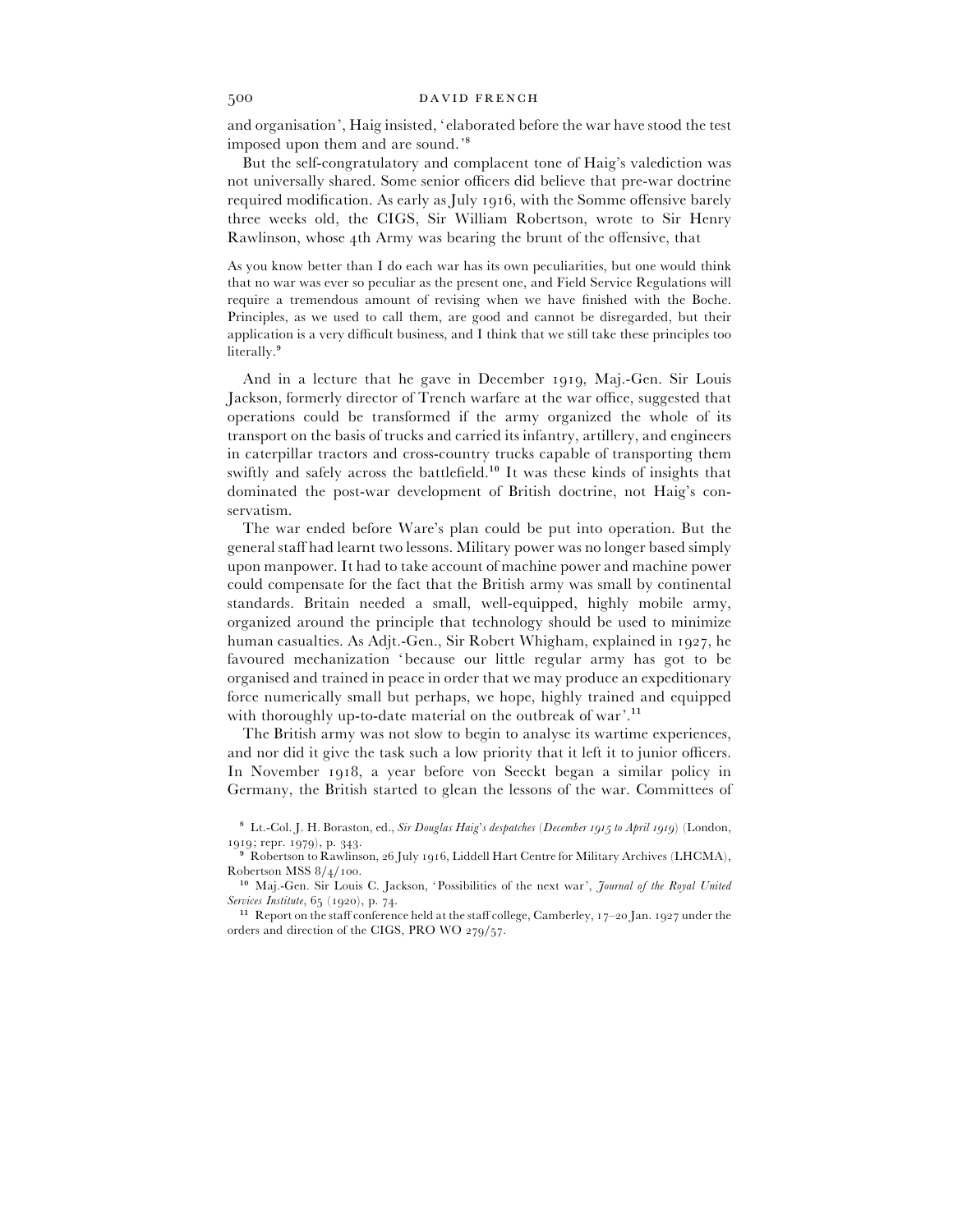senior officers were established to make recommendations on the structure and organization of the post-war army, the staff, the main arms of service, and to re-write the *Field service regulations* (FSR) and the various arm-of-service manuals.<sup>12</sup> Like the Germans, the British looked far and wide for evidence and information. In November 1918 Wilson established a committee under a former Director of Staff Duties (DSD), Sir William Bird, 'to look at war through that window twenty years hence' and to make recommendations on the composition of divisions, corps, and army troops in the post-war army.<sup>13</sup> (Bird was perhaps not the ideal officer to chair such a committee. In  $1920$  he published a study of strategy in which he showed himself to be a master of considerable historical knowledge but very reluctant to speculate about future  $developments.$ <sup>14</sup> The Bird committee included amongst its members senior officers from the Australian, New Zealand, Indian, and South African forces and from the GHQs of the BEF and the Egyptian Expeditionary Force. It gathered evidence not only from senior staff officers at GHQ in France and from Haig's army commanders, but also from most of his corps commanders and many divisional commanders. It distributed  $1,766$  questionnaires (although not all were returned) and examined  $366$  witnesses.<sup>15</sup> In December 1918 a committee under Lt.-Gen. Sir Walter Braithwaite began to gather evidence about the working of the staff. Braithwaite was a highly experienced officer. He had served as commandant of the staff college at Quetta before the war, as Sir Ian Hamilton's chief of staff at Gallipoli, and as a divisional and corps commander in France. He was assisted by two major-generals and they gleaned evidence from no fewer than eighty-four senior commanders and staff officers in France. In addition the war office collected evidence of the working of the staff from the commanders-in-chief in Egypt, Italy, Mesopotamia, East Africa, India, and Salonika, each of whom consulted their own senior subordinates before replying.<sup>16</sup> The army council gave such a high priority to the future organization of the engineers and infantry that in January 1919 they gave the task of making recommendations about them to committees chaired by two of Haig's army commanders, Sir Henry Rawlinson and Sir Julian Byng. In investigating the future of the royal engineers in the light of wartime experience, Rawlinson was assisted by no fewer than five major-generals. His committee issued a seven-page questionnaire, took oral evidence from ninetytwo witnesses, and written evidence from another eighteen.<sup>17</sup>

 $\frac{12}{12}$  DSD to DCIGS, 21 Nov. 1918, PRO WO 32/11356; secretary, war office, to Maj.-Gen. W. D. Bird, 27 Nov. 1918, PRO WO 32/11357.

<sup>13</sup> Gen. Sir Charles Harington, *Tim Harington looks back* (London, 1941), pp. 83-4; Cubbit to Haig, 16 Dec. 1918, and GHQ to Cubbit, 25 Mar. 1919, PRO WO  $32/11357$ .

<sup>14</sup> Sir W. D. Bird, *The direction of war: a study and illustration of strategy* (London, 1920).

 $^{21}$  Sir W. D. Bird, *I he direction of war: a study and illustration of strategy* (London, 1920).<br><sup>15</sup> Army reorganization committee, 1919, PRO WO 237/2/20/Gen/4646; Bird to Lynden-Bell,  $_{15}$  July 1919, PRO WO 32/11357.

<sup>16</sup> Secretary, war office, to commanders-in-chief France, Egypt, Mesopotamia, Salonika, India, Italy, and East Africa, 30 Dec. 1918, PRO WO 32/5153; Braithwaite, Report of the committee on staff organization, 6 Mar. 1919, PRO WO 32/5153.

<sup>17</sup> Wilson to Haig,  $31$  Jan. 1919, PRO WO  $32/11379$ .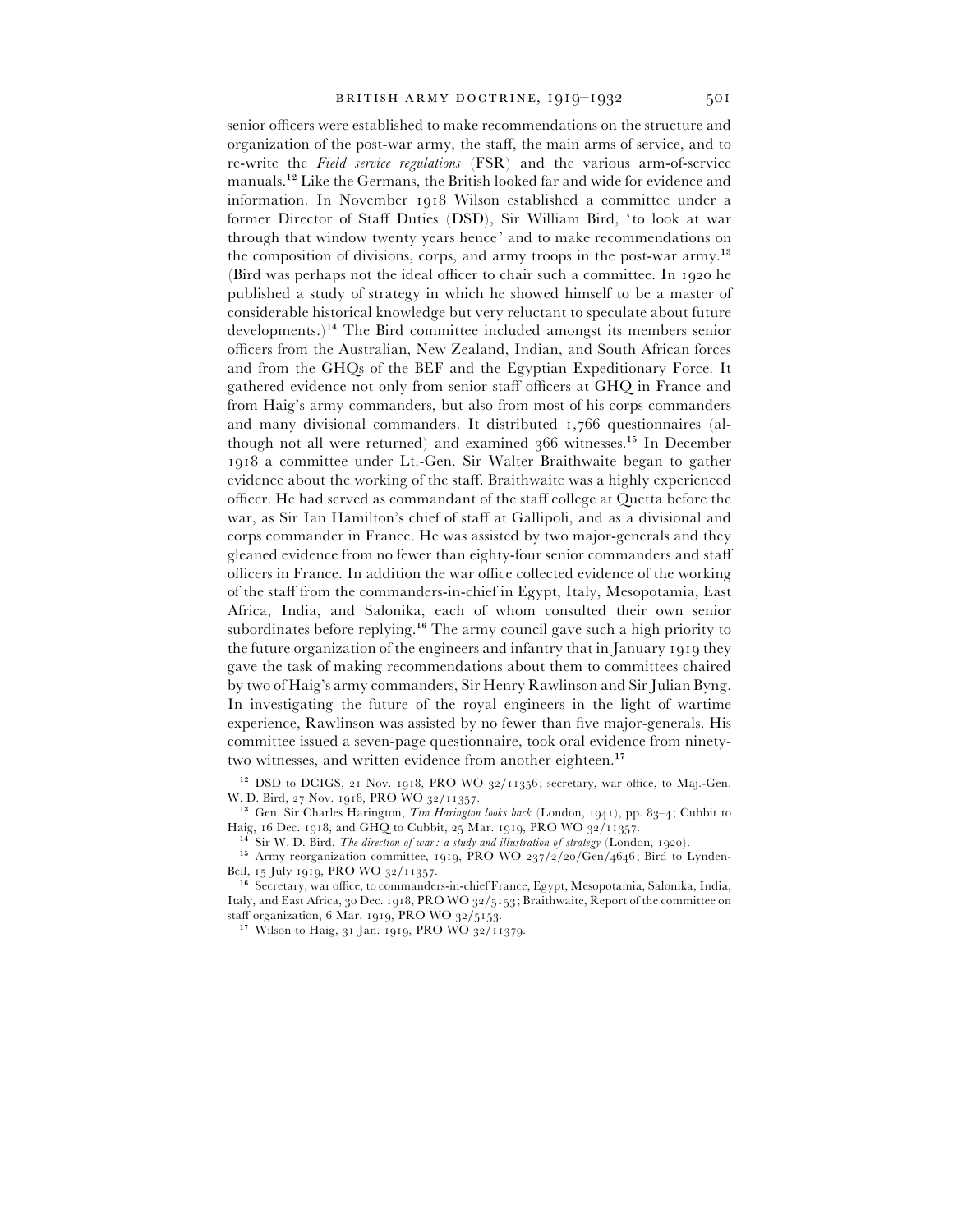Nor was the preparation of doctrinal manuals left in the hands of inexperienced junior officers. Manuals had multiple authors. The ultimate responsibility for preparing them lay with the DSD at the war office. Each of the DSDs who supervised the preparation of the three editions of *FSR* that appeared between  $1920$  and  $1929$ , Maj.-Gens. Sir A. Lynden-Bell, C. F. Romer, and C. Bonham-Carter, were staff college graduates and had extensive experience of operations on the Western front. Romer, for example, had commanded a division and Bonham-Carter had served as a brigadier on the general staff at GHQ. They allocated the day-to-day management of the project to one of their senior subordinates, who in turn either commissioned an officer from outside the war office to prepare the first draft, delegated the task to the relevant arm-of-service school, or perhaps did the job himself. The initial draft of the first post-war edition of *Infantry training* was, for example, prepared by brigadier Winston Dugan, who had formerly been the assistant inspectorgeneral of training in France. Liddell Hart acted as his assistant.<sup>18</sup> Lt.-Col. Lord Gort prepared the first draft of the revised edition that appeared in  $1926$ , and Lt.-Col. B. L. Montgomery followed suit in  $1931$ .<sup>19</sup> Brig.-Gen. Aspinall, another of Hamilton's former chiefs of staff, prepared the initial draft of the first post-war edition of *FSR*, which appeared in 1920, and nine years later Maj.-Gen. C. P. Deedes, then commanding a territorial army infantry division, prepared the first draft of the  $1929$  edition.<sup>20</sup>

The first draft of each manual was circulated widely. Each relevant branch of the war office, the general officers commanding-in- chief (GOC-in-Cs) of all of the home commands, the commandant and staff of the staff college and, if it was an arm-of-service manual, the relevant army school, were invited to comment and suggest amendments.<sup>21</sup> In 1921, for example, a special committee under Maj.-Gen. G. P. Dawnay, who had served on Hamilton's staff at Gallipoli, decided that a chapter on combined operations prepared by Sir Hastings Anderson, the commandant of the staff college, should not be inserted into *FSR* but should be sent to the admiralty for inclusion in a new manual on combined operations.<sup>22</sup> Gort's edition of *Infantry training* was vetted by the director of military training at the war office, the senior officers school, the staff college and all of the home commands, and he was made to change at least one section at the insistence of the CIGS and the DSD.<sup>23</sup> Only after all such comments and suggestions had been considered, incorporated, or rejected was

<sup>18</sup> Sir B. Liddell Hart, *The memoirs of Captain Liddell Hart*,  $\frac{1}{2}$  (London, 1965), pp. 39–40, 48.

<sup>19</sup> Liddell Hart to Gen. Sir E. Barker, 26 Feb. 1951, LHCMA, Liddell Hart MSS  $1/39/3$ ; Gort to Liddell Hart, 14 Apr. 1924, LHCMA, Liddell Hart MSS 1/322/14.

<sup>20</sup> QMG to?, 31 Dec. 1919, PRO WO 32/4805; report on the staff conference held at the staff college, Camberley, 13–16 Jan. 1930, PRO WO 279/70.

<sup>21</sup> Brig.-Gen. A. B. Beauman, *Then a soldier* (London, 1960), p. 82; N. D. G. James, *Gunners at Larkhill : a history of the royal artillery school* (Henley-on-Thames, 1983), p. 56.

<sup>22</sup> Interdepartmental committee on combined operations, 1921, PRO WO  $237/14/Ref$  $40/WO/7716.$ 

<sup>23</sup> Gort to Liddell Hart, 2 Jan. and 5 Dec. 1925, LHCMA, Liddell Hart MSS  $1/322/19$  and  $/23.$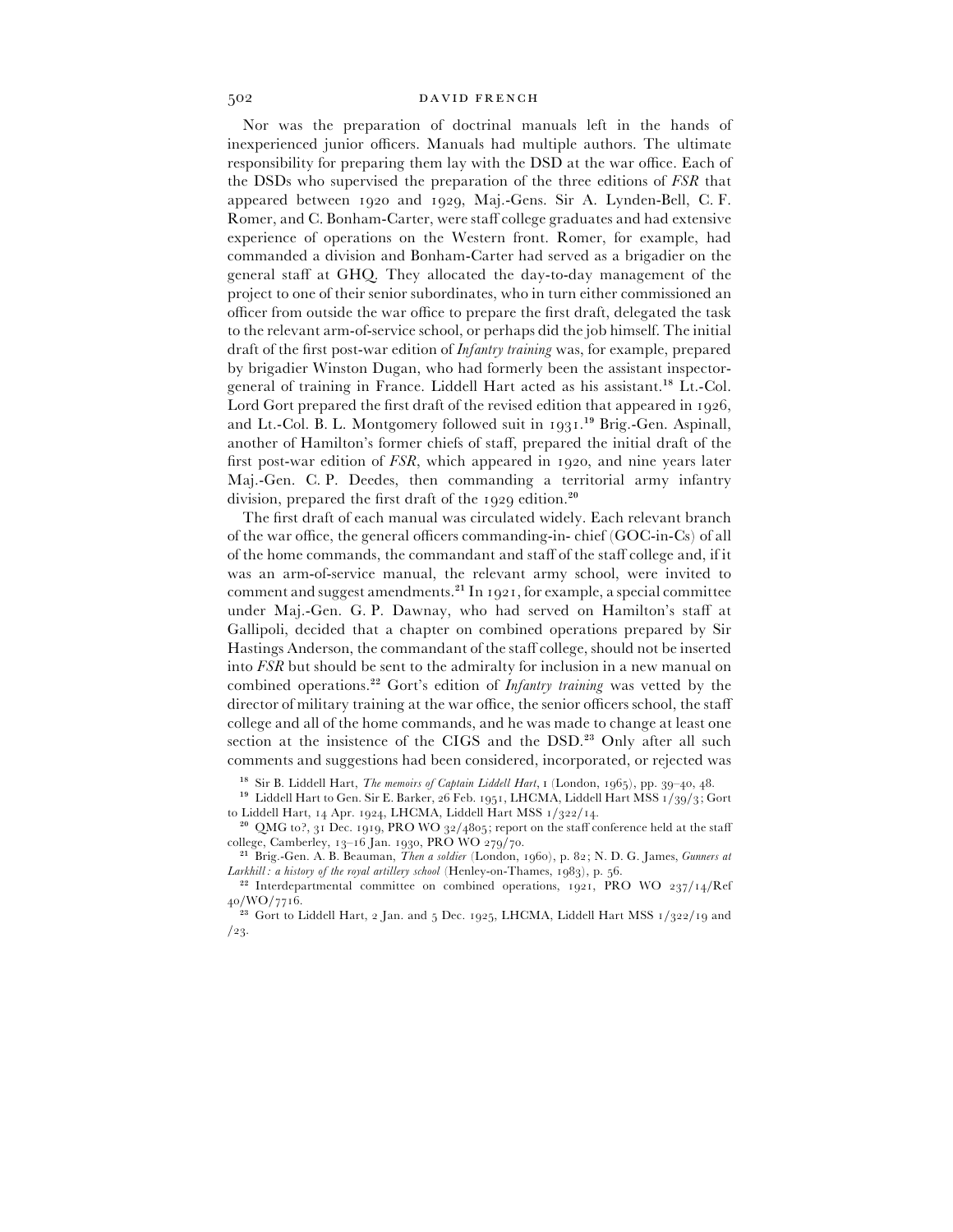a manual published.<sup>24</sup> The end product often bore little relationship to the first draft for 'by the time the draft had passed through the barrage of multifarious hands, or rather blue pencils, at the War Office, the Staff College, and the Commands, the author is fortunate if he can recognise his own handiwork'.<sup>25</sup>

The most important fruits of the general staff's collective labours were the three editions of *FSR* that were published in the 1920s. The first post-war edition appeared in 1920, the second in 1924 and the final one in 1929. A comparison between the 1909 manual and its post-war successors demonstrates just how far British doctrine shifted in the decade after 1918.

*FSR* (1909) was a theoretical treatise about the operational and tactical conduct of land warfare. Its authors were the products of a society convinced that human beings, through the application of rational analysis, could understand and control the natural world.<sup>26</sup> They believed that they could emulate the engineers and scientists who had transformed the natural world in the late nineteenth century, and, by the application of reason, bring order to the battlefield. But whereas the hypotheses of scientists and engineers could be founded upon experimentation, their hypotheses rested upon history. Pre-war operational doctrine was based upon a four-fold model of battle derived from the general staff's understanding of Napoleonic warfare and the British army's experience of colonial warfare.<sup>27</sup> From them, they learnt that 'Decisive success in battle can be gained only by a vigorous offensive.<sup>228</sup> In the first stage of each battle the opposing armies manoeuvred against each other to seize some topographical advantage. In the second phase, they sought to weaken their opponent through 'wearing-out' operations and at the same time massed their own reserves. In the third stage one side or the other mounted a decisive attack to break through the enemy's line and compel him to withdraw. And in the final phase, the victor pursued the vanquished with the utmost vigour in order to destroy his army.<sup>29</sup> *FSR* (1909) placed comparatively little emphasis on the need for combined arms operations. It asserted that the infantry was the dominant arm, and that the other arms – the cavalry, artillery, and engineers – largely existed to act as their servants. Their tasks were to pave the way for the decisive attack that the infantry would deliver with their bayonets and, in the case of the cavalry, to garner the fruits of their victory by pursuing

<sup>24</sup> Liddell Hart to Gen. Sir E. Barker, 26 Feb. 1951, LHCMA, Liddell Hart MSS 1/39/3.

<sup>25</sup> B. H. Liddell Hart, *A science of infantry tactics simplified* (London, 1926), p. ix.<br><sup>26</sup> D. Bish. *Himmarking, the articulistics of showship is the modem* and *Combiner* 

<sup>26</sup> D. Pick, *War machine: the rationalisation of slaughter in the modern age* (London and New Haven,  $(1993)$ , pp.  $(165-6)$ .

 For the army's codification of its colonial experiences see Col. C. E. Callwell, *Small wars : their*  $principle and practice$  (London, 1899), passim. The analysis of *FSR* (1909) rests heavily upon T. Travers, *The killing ground: the British army and the emergence of modern warfare 1900–1918* (London, 1987), pp. 37–61.  $1987$ , pp.  $37-61$ .

 $^{29}$  FSR (1909), pp. 131–61; see also R. H. Larson, *The British army and the theory of armoured warfare*, 1918-1940 (Newark, NJ, 1984), pp. 43-9.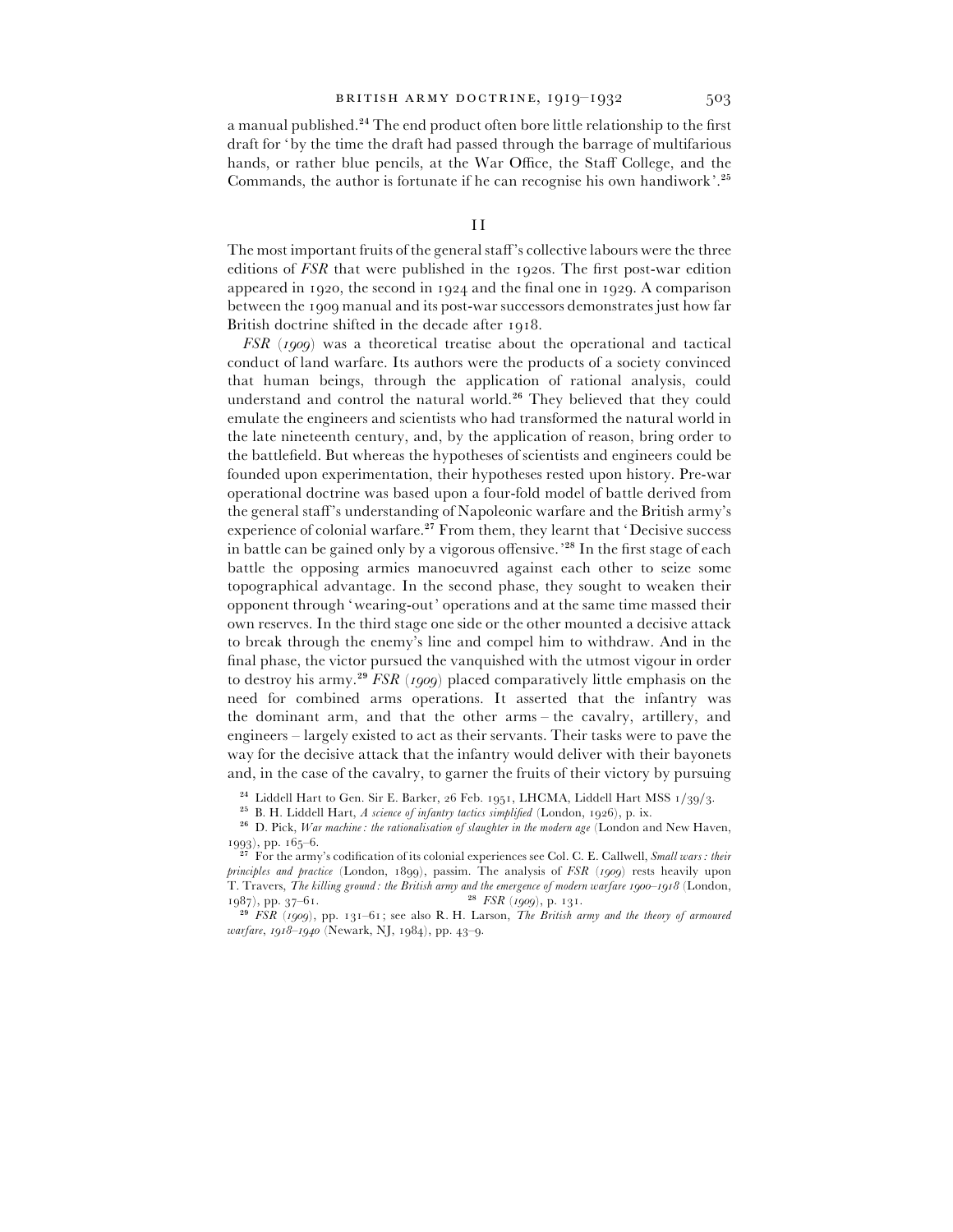the defeated enemy forces. Firepower alone could not encompass the enemy's defeat and 'To drive an enemy from the field, assault, or the immediate threat of it, is almost always necessary.<sup>30</sup> Superior numbers, organization, and training were important. But a bayonet assault in the face of modern weapons demanded the highest possible morale on the part of the assailants, and so ultimately 'offensive spirit', the determination to close with the enemy whatever the cost, would determine the winner and looser. As Tim Travers has argued, before 1914 the general staff sought 'human solutions to modern firepower'.<sup>31</sup>

The experience of  $1914-18$  brutally demonstrated the full cost of implementing this doctrine. But it did not cause the general staff to abandon its belief that the conduct of battle could and should be subject to rational analysis and guidance. Unlike the Germans they did not recognize that battles were invariably chaotic, that senior commanders could only hope to exercise a limited influence over their troops, and that it was imperative to develop a doctrine that devolved command downwards.<sup>32</sup> *FSR* ( $1909$ ) had posited that order could be derived from the chaos of battle by the application of the 'Principles of War', but had then refrained from defining them. Post-war doctrine tried to increase a commander's control over his troops by making more explicit the intellectual framework within which all parts of the army should operate. None of the three editions of *FSR* published in the 1920s agreed on precisely the same list of principles and placed them in exactly the same order, but each was posited on the assumption that success on the battlefield depended on commanders implementing them with intelligence and discrimination. They must never be deflected from their main objective, which was the destruction of the enemy's army on the battlefield. Whilst they had at all times to ensure the security of their own forces against attack, they had to remember that victory could only be secured by taking the offensive. Success depended upon concentrating force at the decisive point, economizing it elsewhere, and employing surprise to multiply the impact of the offensive. The ability to take the offensive and to achieve surprise and concentration of force at the decisive point in turn depended upon the ability of the commander to render his force mobile and to ensure that all arms of the service worked in the closest possible co-operation.<sup>33</sup> These were highly generalized principles, but too much should not be made of the fact that British doctrine was bound to be confused in the 1920s because the British army had no clearly defined enemy against which to prepare. The general staff thought that one doctrine could cover all cases. In  $1922$  the earl of Cavan, the CIGS between  $1922$  and  $1926$ , told senior officers that 'The present policy is to train for a small war against

<sup>...&</sup>lt;br>... <sup>31</sup> Travers, *The killing ground*, p. 48.  $\frac{50}{99}$ 

M. Samuels, *Command or control ? Command*, *training and tactics in the British and German armies*, *1888–1918* (London, 1995), p. 3.

<sup>&</sup>lt;sup>33</sup>  $FSR (1920)$ , pp.  $14-15$ ;  $FSR (1924)$ , pp. 2-4;  $FSR (1929)$ , pp. 6-9. See also J. Alger, *The quest for victory: the history of the principles of war* (Westport, CT, 1982).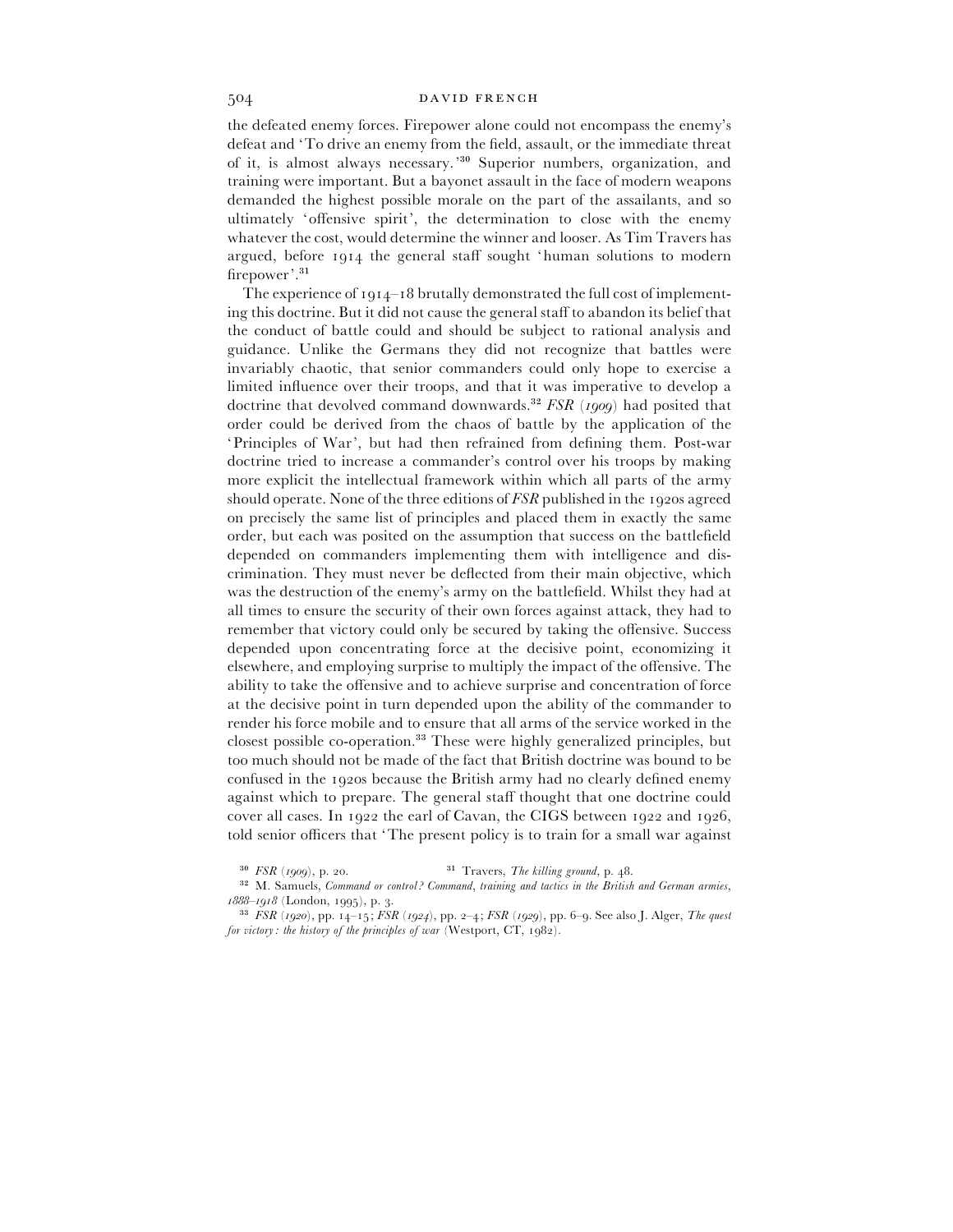an enemy whose armament is on an equality with our own.<sup>34</sup> FSR (1924) stated explicitly that 'The instructions laid down herein cover a war of the first magnitude, but can be modified in their application to other forms of warfare.'35

The post-war *FSR*s did not completely renege on the pre-war insistence on the importance of high morale, but they no longer afforded it quite the same centrality it had enjoyed in *FSR* (1909). The appalling losses suffered by the infantry in the battles of  $1914 - 18$  showed the general staff that high morale and the bayonet would not by themselves bring victory. In addition to ' the offensive spirit', between  $1916$  and  $1918$  the BEF had developed a combined arms practice that involved the use of artillery, aircraft, machine guns, mortars, and automatic rifles working in co-operation to kill or neutralize the defenders so that the infantry could advance without incurring prohibitive losses. The post-war editions of *FSR* tried to codify this practice. As *FSR* (1924) asserted

In all operations there must, in addition, be close co-operation between all arms and services engaged, the task of supporting arms being to prepare the attack and to give the strongest possible support throughout every stage of the action to the attacking infantry, who alone can complete the victory by destroying the last remnants of hostile resistance. Infantry cannot advance against even semi-organised resistance unless that resistance is kept under subjection by firepower.<sup>36</sup>

Or, as the commandant of the staff college put it more succinctly in 1930, 'The keynote of modern tactics is the development of the combined fire plan to provide continuous covering fire for the attacking troops.' <sup>37</sup>

After 1919 the main issue that *FSR* tried to elucidate was how to effect that combination in such a way as to maximize the possibility of victory and minimize the number of casualties it cost. The general staff developed an intellectual and a material solution to this problem. If troops blasted away indiscriminately at the enemy they would only waste scarce ammunition. What was required was careful discrimination to ensure that firepower was directed at particular targets at the moment when it would be most efficacious. The experience of the war seemed to demonstrate that the necessary co-operation between the leading troops and their supporting weapons could only be secured if unity of control prevailed. Planning was, therefore, one key to the problem of how to restore mobility to the battlefield. Only by careful planning could the fire of supporting weapons be co-ordinated with the motion of troops across the battlefield. Commanders at all levels were, therefore, enjoined to produce a 'master plan' to co-ordinate the actions of their subordinates, and the latter were required to adhere to it in both letter and spirit. $38$ 

Parallel to the adoption of what was essentially a bureaucratic solution to the problem of securing combined arms co-ordination was the general staff's

- $^{35}$   $\overrightarrow{FSR}$  (1924), p. 1.
- $^{37}$  Gwynn to DSD, 5 Nov. 1930, PRO WO 32/2827.
- <sup>38</sup> *FSR* (*1920*), pp. 145–6, 155; *FSR* (*1924*), p. 4.

<sup>&</sup>lt;sup>34</sup> Report on the staff exercises held by the CIGS,  $30$  Oct.– $3$  Nov. 1922, PRO WO 279/54.<br><sup>35</sup> *FSR* (1924), p. 1.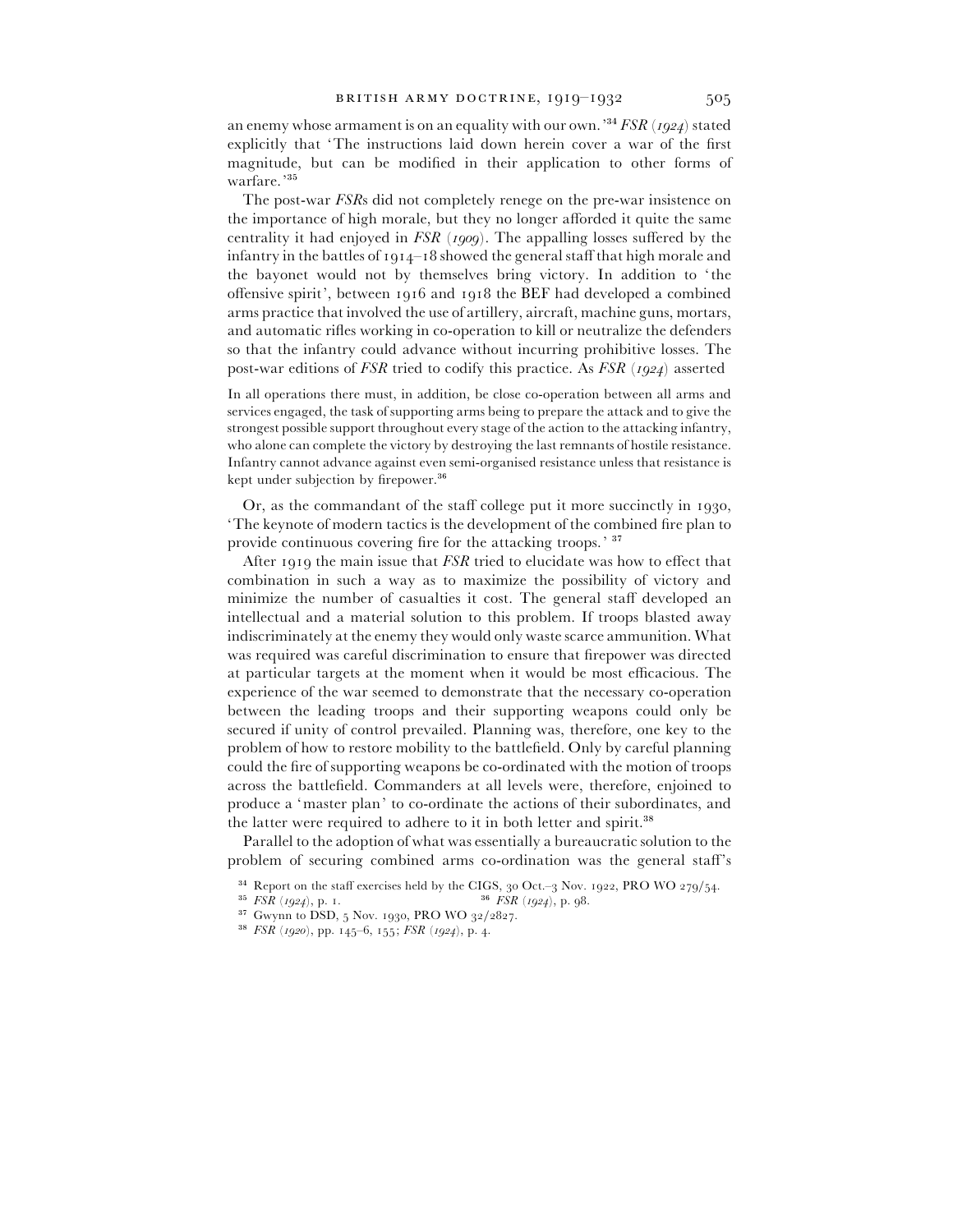enthusiastic commitment to waging war using the most modern technologies. By  $1917 - 18$  the army had demonstrated its faith in technological solutions to operational and tactical problems by creating the world's largest airforce, by being the first army in the world to mount a massed tank attack, and by its growing belief in the overriding importance of scientific gunnery.<sup>39</sup> Many of the doctrinal developments incorporated into the post-war *FSR*s were the product of the general staff's efforts to understand how new technologies would influence operations. This process of incorporation began in the early 1920s. *FSR* (1920) only identified two kinds of offensive battle, an 'encounter attack' mounted against an unorganized defence and a 'deliberate attack', mounted against an opponent securely entrenched behind prepared defences.<sup>40</sup> This changed as a result of experiments that were conducted at Aldershot in the early 1920s carried out at the behest of Wilson, and of staff exercises conducted by Cavan in 1922 and 1923. Wilson believed that 'with the advent of aeroplanes, of wireless, of Tanks, of cross country traction, of gas, of smoke, etc. etc. the army will be passing through something of a revolution in its preparations for war, and other things being equal that Army will win which is most in advance of its times and which has most surprises in store for the enemy'.<sup>41</sup> In November 1919 the army council decided to establish an experimental brigade at Aldershot, although demobilization and current troop commitments delayed its formation until 1921. Wilson wanted to use it for

'looking around the corner': in other words trying to decide what the division of the future is to consist of. His thesis is that if in  $1914$  we had had the division gunned, machine-gunned, gassed and aeroplaned [sic] as it was in  $1918$  we could have gone to the Rhine, and if that be so it is our business to think out the division that will be equally superior and powerful in the next war. $42$ 

Almost at the same time it was assembling, the DSD, at the behest of the directing staff of the staff college, was preparing pamphlets on the use of tanks, smoke, gas, aircraft, and machine guns in open warfare. As soon as Wilson's deputy, Sir Philip Chetwode, discovered this he stopped it. Officers had a great deal of experience of trench warfare, but 'no man in Europe or elsewhere has had any real experience of open warfare on a large scale and above all in which all the new weapons and appliances have been used, and, still more important, no experience in which both sides have had the advantage of them'.<sup>43</sup> He wanted the staff college to act as a think-tank to work out theoretical answers that could then be passed on to the experimental brigade for testing on the ground. The students were required to 'consider and discuss the various

<sup>39</sup> M. Crawshaw, 'The impact of technology on the BEF and its commander', in B. Bond and N. Cave, eds., *Haig. A reappraisal seventy years on* (London, 1999), pp. 155-75.

 $^{42}$  Chetwode to Montgomery, 30 Dec. 1920, LHCMA, Montgomery–Massingberd MSS 122/1.

 $^{40}$  *FSR* (*1920*), pp. 158–61.

<sup>&</sup>lt;sup>41</sup> Wilson to secretary of state for war, 9 June 1921, PRO WO 32/11305.

<sup>&</sup>lt;sup>43</sup> Chetwode to Montgomery, 15 Feb. 1921, LHCMA, Montgomery-Massingberd MSS  $123/17.$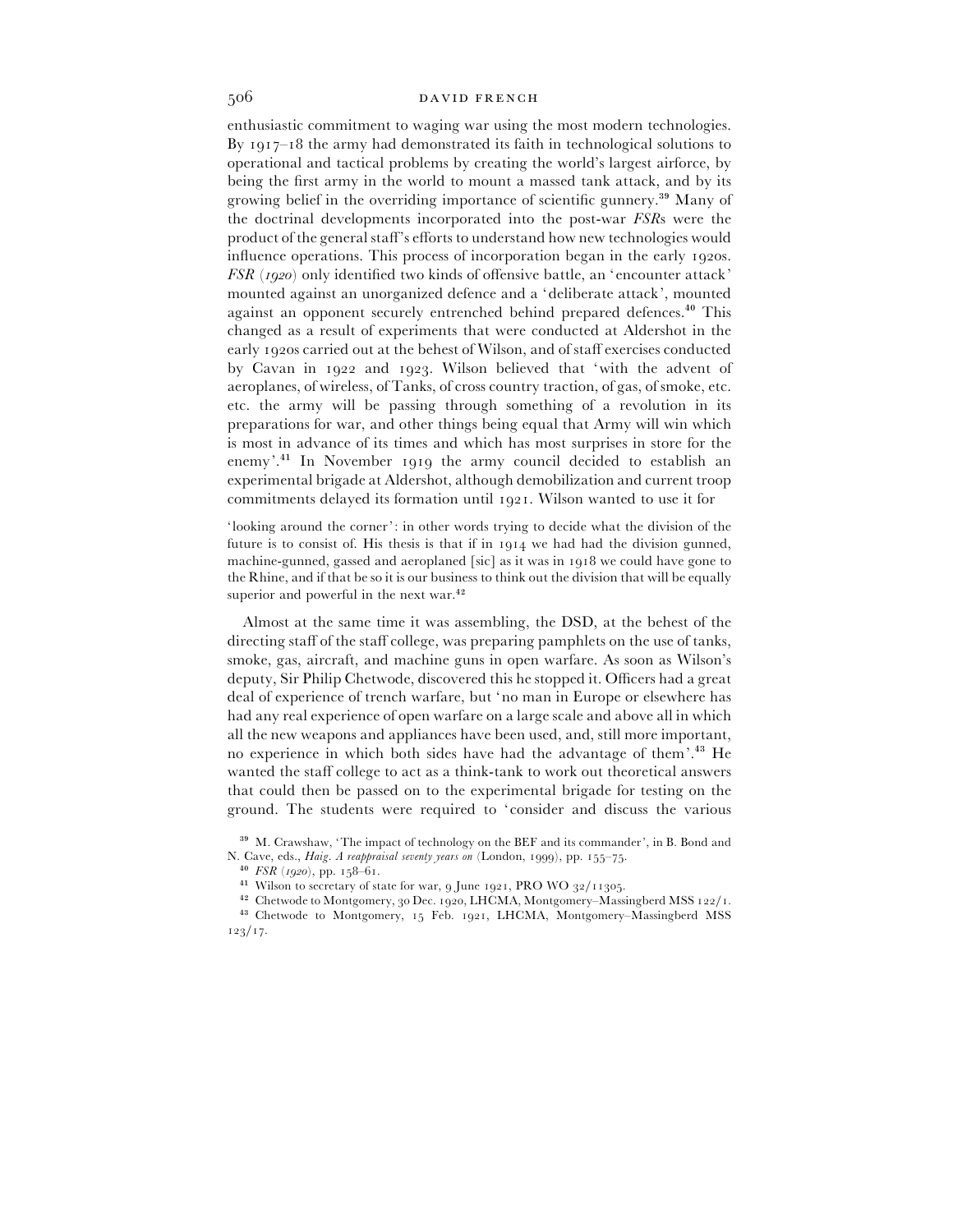problems of tactics, organization, etc., arising out of the development of armaments and other lessons from the war of  $1914-1918$ <sup>2</sup>.<sup>44</sup> Syndicates of students wrote lengthy essays at the end of their course ' about our ideas on the future conduct of war' in the light of weapons which might be available to the army in ten or fifteen years time. The GOC-in-Cs of the home commands were also asked to submit questions they wished the brigade to investigate.<sup>45</sup>

The result was that the brigade was presented with an ambitious programme outlined in a brochure of fifty-one typed pages dealing with every conceivable tactical and operational scenario. It was planned to narrow these down at a general staff conference in the spring of  $1921$ , but 'the strike intervened', nothing was done, and ' the Experimental Brigade had to work out its own salvation and, as some-one [sic] has said, the great experiment of 1921 was to find out what the Experimental Brigade was to experiment about'.<sup>46</sup> In fact in 1921 the brigade concentrated on the handling of the new arms, and, in particular, tanks, aircraft, pack artillery used as a close support weapon, and signals. $^{47}$  In its first season its efforts were directed towards three objectives, how to make the infantry more mobile, how to make them secure against tanks, and how to use tanks against an enemy that also possessed tanks. It concluded that the only way to improve the mobility of the infantry was to lighten the load each man carried by providing units with more transport. Tank protection could be afforded by the careful siting of units in tank-proof localities. But that alone would not suffice because the exercises also demonstrated the helplessness of infantry that lacked their own anti-tank weapons when they were attacked by tanks. Every unit, therefore, needed its own organic anti-tank weapons and specifications were issued to produce two types of anti-tank machine gun. But even if they were adopted, the tanks would, according to the commander of one of the tank companies that took part in the exercises, still enjoy considerable immunity because of their speed.<sup>48</sup>

Cavan shared Wilson's determination to continue to experiment to produce an army capable of mobile combined arms action. He was justifiably angered when Sir Ian Hamilton accused the army of still being addicted to the 'cult of the bayonet'.<sup>49</sup> He wanted to adjust the combined arms lessons of the war to the problems of mobile warfare. In 1922 the work of the Aldershot brigade continued. It confirmed the essential soundness of the army's combined arms doctrine but it also highlighted the need for lighter and more mobile weapons,

<sup>&</sup>lt;sup>44</sup> War office, *Staff college regulations* (Camberley, 1921), PRO WO 32/3098.

<sup>&</sup>lt;sup>45</sup> General Lord Ismay, *The memoirs of General Lord Ismay* (London, 1960), p. 39.

w General Lord Ismay, *The memoirs of General Lord Ismay* (London, 1960), p. 39.<br><sup>46</sup> The experimental brigade. Lecture by Col. W. M. St G. Kirke, General Staff Aldershot

Command [n.d., but c. late 1922], LHCMA, Kirke MSS  $2/1/3$ . <sup>47</sup> Moreland to secretary, war office,  $30$  Sept. 1922, PRO AIR  $5/1382$ .

<sup>&</sup>lt;sup>48</sup> Kirke, The experimental brigade ... LHCMA, Kirke MSS  $2/1/3$ ; Chetwode to Montgomery, 6 Sept. 1921, LHCMA, Montgomery–Massingberd MSS 133/1; Lt.- Col. W. D. Croft, 'The influence of tanks upon tactics', *Journal of the Royal United Services Institute*,  $67$  (1922),

p. 52.<br><sup>49</sup> Cavan, Notes of a speech given at Aldershot, 1924, PRO WO 79/69; Report on the staff exercises held by the CIGS,  $30$  Oct.– $3$  Nov. 1922, PRO WO 279/54.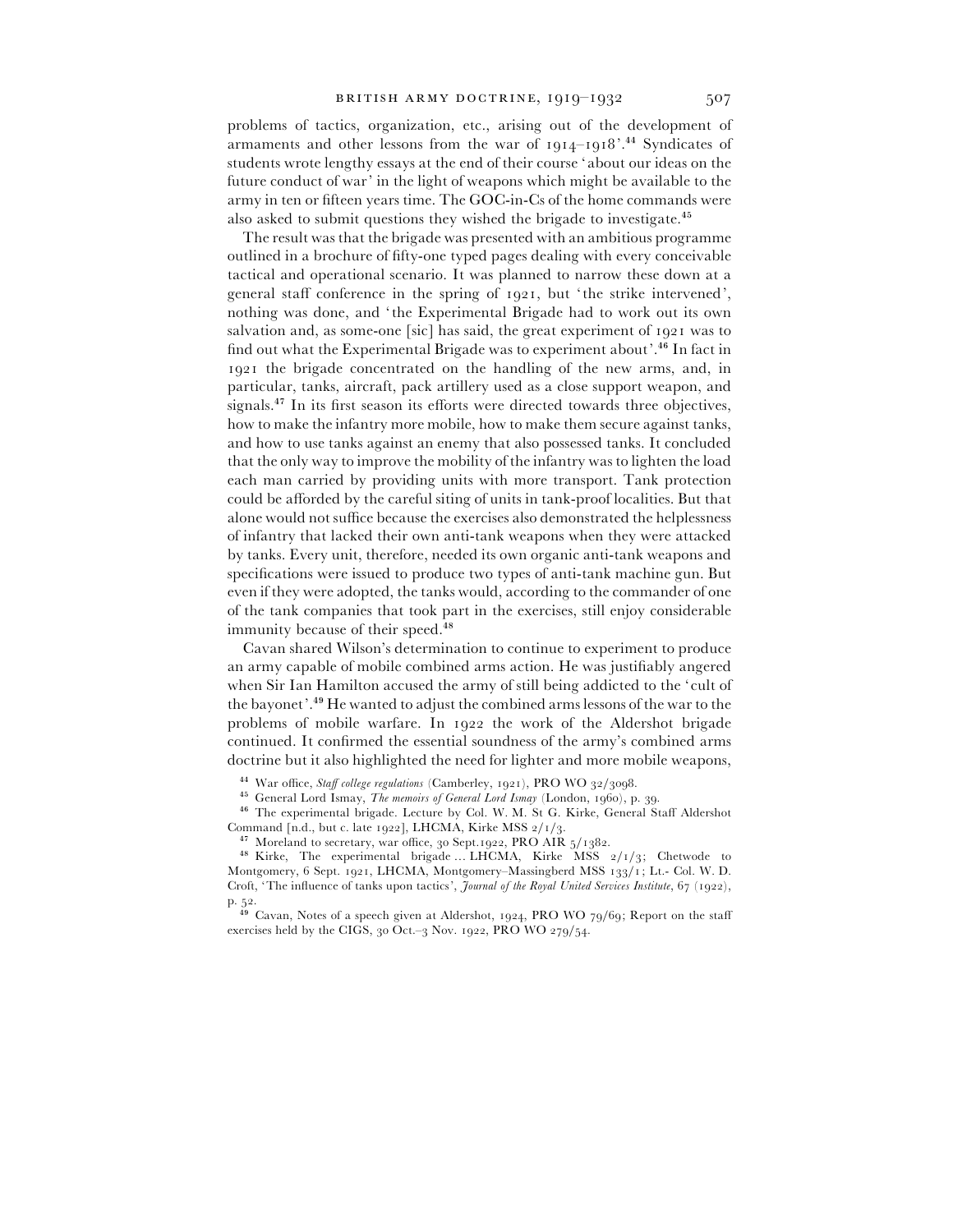for more mechanical transport, and for the wider employment of wireless if troops were to be able to conduct mobile operations in the future.<sup>50</sup> Cavan was unable to scale up these experiments and to conduct large-scale field exercises because of the exiguous state of the army at home. Instead, in October and November  $1922$  and in April  $1923$  he held major staff exercises to consider the problems likely to arise in mobile encounter battles in which both sides employed the most modern weapons. They suggested, amongst other things, that because of the danger that advancing columns would be spotted from the air, commanders seeking to achieve surprise would have to resort to night operations.<sup>51</sup> Many of these lessons quickly appeared in the  $1924$  edition of *FSR*. Not only did it devote more space than its predecessor to the conduct of ' the encounter attack', but it also included a completely new chapter on 'Night Operations'.<sup>52</sup> Furthermore, the  $1920$  edition had done little more than codify the defensive doctrine that the BEF had attempted to apply in the spring of 1918. But the 1924 edition abandoned the terminology of trench warfare completely and emphasized instead the importance of counter-attacks mounted by especially prepared reserves to drive the enemy back.<sup>53</sup>

### III

The general staff's determination to restore mobility to the battlefield was also reflected in its policies on organization and weapons development. The  $1914$ model division had possessed a plethora of rifles and direct fire weapons, but only sixteen indirect fire weapons, in the shape of a single brigade of field howitzers. It was an organization which was well suited to carry out an attack according to pre-war doctrine which 'was speaking generally carried out with two weapons – the rifle and the gun. There was little in the nature of an organised fire plan. The tendency was to treat artillery fire as preparing the way for attack rather than covering it to the last possible moment.'<sup>54</sup>

The war demonstrated the shortcomings of both the doctrine and the organization. The infantry required close and continuous fire support during every stage of the attack if they were to advance, and by 1918 the army had evolved a divisional organization amply equipped with field guns, howitzers, and light and medium trench mortars that could provide it. The Bird committee wanted to base the organization of post-war divisions on a modified version of the 1918-model division. In doing so they would have doubled the ratio of support weapons to infantrymen compared to what it had been in 1914. But their recommendations were rejected. Not only would they be far too

 $54$  Gwynn to DSD, 5 Nov. 1930, PRO WO 32/2827.

 $^{50}$  Moreland to secretary, war office, 30 Sept. 1922, PRO AIR  $_5/$ 1382.

<sup>&</sup>lt;sup>51</sup> Report on the staff exercises held by the CIGS,  $30$  Oct.– $3$  Nov. 1922, PRO WO 279/54; Report on the staff exercises held by the CIGS,  $9-13$  Apr. 1923, PRO WO 279/55.

 $^{52}$  *FSR* (*1924*), pp. 103–26, 199–211.

 $^{53}$  *FSR* (*1920*), pp. 203–31; *FSR* (*1924*), pp. 153–94.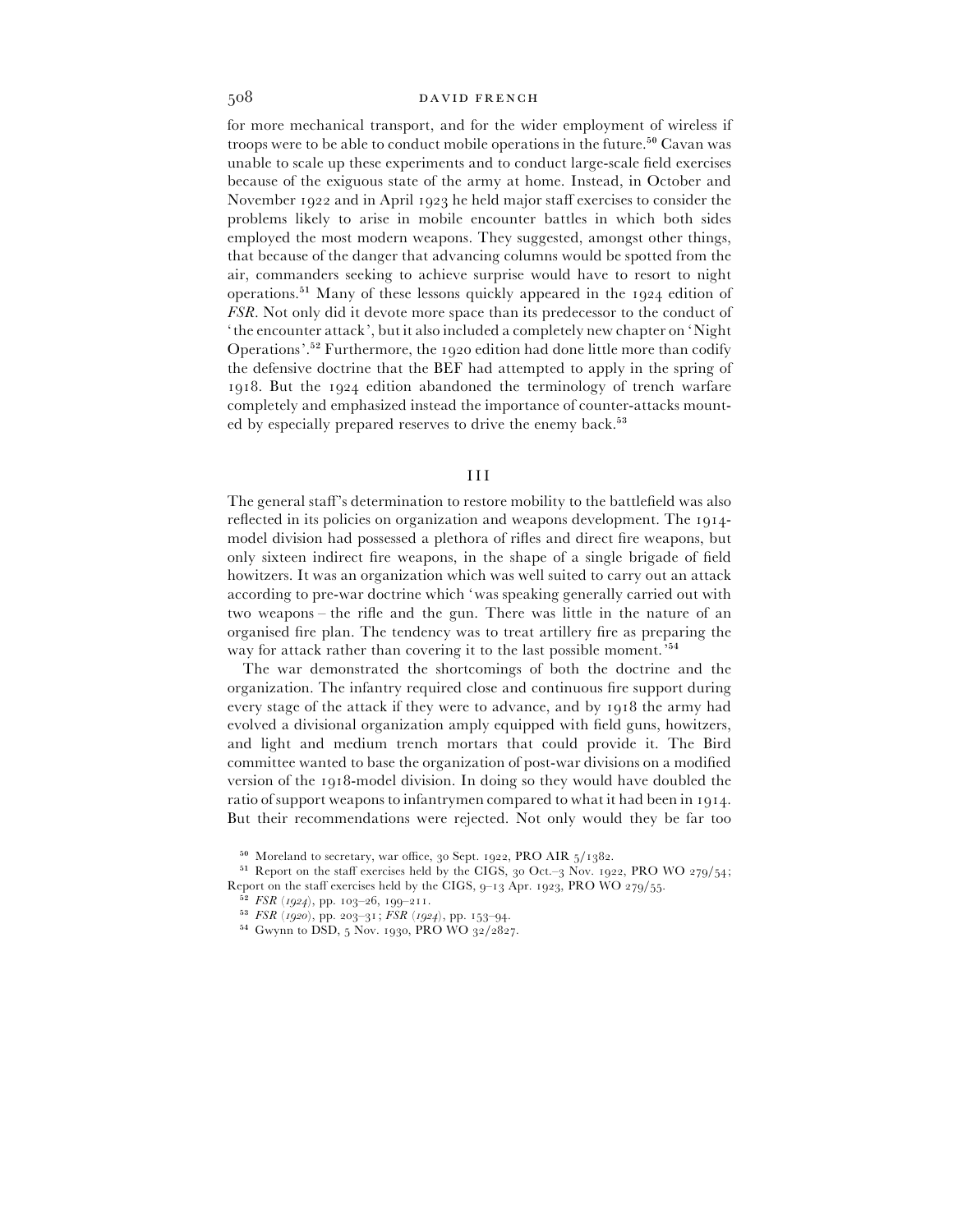expensive, but they also required the provision of far too many specialist units like trench mortar battalions. Throughout the interwar period all attempts to reform the structure of the army had to take account of the fact that its most immediate mission was to work within the constraints of the Cardwell system to produce sufficient infantry battalions to garrison the empire. Furthermore, the wholesale adoption of the 'Bird' division would have nullified the pursuit of one of the army's other prime goals. It could certainly have generated tremendous firepower, but at the expense of movement. Occupying, as it would have done, over sixteen miles of road, the 'Bird' division threatened to be dangerously immobile.<sup>55</sup>

In 1923 the general staff finally fixed upon a new organization for the postwar division, based largely on the recommendations of the Aldershot experimental brigade and designed to meet the constraints imposed upon the army by the need to garrison the empire. The brigade had operated under the instructions of the GOC-in-C Aldershot, Sir Thomas Moreland. Moreland believed that 'The military machine when equipped with only essential weapons is already sufficiently complicated and we should cut out unessentials[sic].<sup>'56</sup> Despite the fact that in peacetime units were usually scattered in isolated garrisons, he insisted on retaining the division as the basic tactical formation, and strongly deprecated the formation of permanent brigade groups on the grounds that they would dissipate the power of the artillery. All arms, including the infantry, had to be made more mobile, and so he recommended that the infantry should forgo their light stokes mortars and the artillery their medium and heavy trench mortars. Mobile medium howitzers could perform the task of the latter just as well and the problem of providing close support for the infantry could be met by giving each brigade a battery of pack howitzers.<sup>57</sup> Most of Moreland's recommendations were accepted and they formed the basis of the 1923-model infantry division. It consisted of twelve infantry battalions, divided into three brigades, supported by three brigades of artillery. Each of the latter consisted of three batteries of field guns and one battery of light howitzers. It also had a brigade of pack artillery, one of whose three batteries was attached to each infantry brigade.<sup>58</sup> It was a compromise organization. It reflected the constraints of the Cardwell system and the need to provide imperial garrisons on the one hand, and the quest for mobility on the other. But it did so at the expense of meeting the demands of a doctrine that called for formations to be able to generate overwhelming firepower. It did provide the infantry with a far higher proportion of direct-fire weapons than they had in 1914 (one machine gun to twenty-eight riflemen and one lewis gun

<sup>&</sup>lt;sup>55</sup> Recommendations of committee on army matters, 1900–20; reorganization of field army; Maj.-Gen. W. D. Bird; Report 1; Infantry Divisions, 21 Mar. 1919, PRO WO 237/13/933; Chetwode to Montgomery-Massingberd, 12 and 26 Jan. 1921, LHCMA, Montgomery-Massingberd MSS  $122/3$  and 5.

 $^{56}$  Moreland to secretary, war office, 30 Sept. 1922, PRO AIR  $_5/1382$ .

<sup>&</sup>lt;sup>57</sup> Brig. A. L. Pemberton, Artillery Tactics and Equipment, PRO WO  $277/5$ .

 $58$  Report on the staff exercises held by the CIGS, 9-13 Apr. 1923, PRO WO 279/55.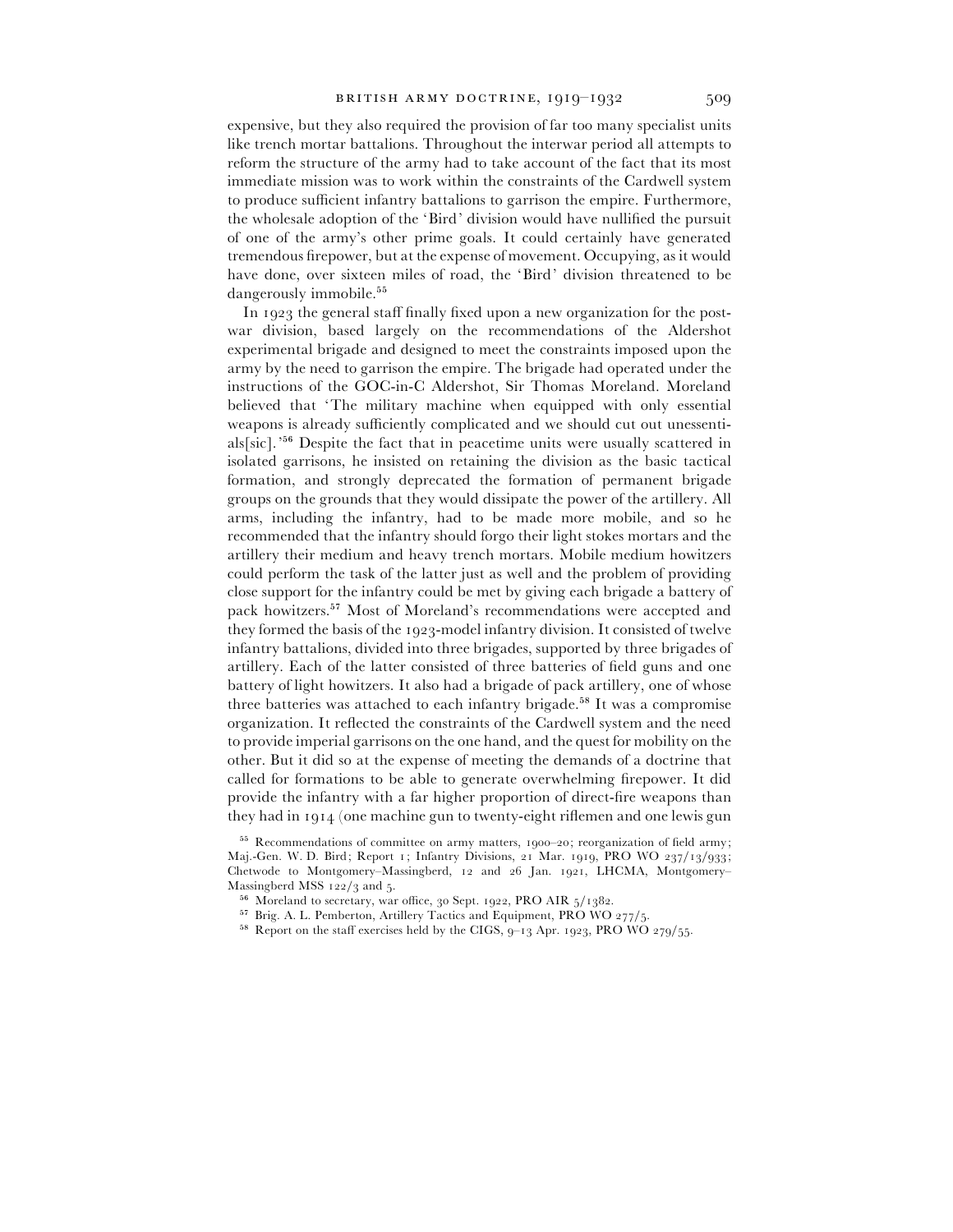to eight riflemen, compared to only one machine gun to  $300$  riflemen in  $1914$ . But it gave them only enough artillery to cover the attack of two of their twelve infantry battalions, hardly more support than they had enjoyed before the war.<sup>59</sup>

The post-war emphasis on greater mobility and firepower also encouraged the war office to begin development of a new generation of weapons and transport better suited to its emerging doctrine. In 1923 the war office decided that all divisional supply trains should be completely mechanized and the royal army service corps began to develop six-wheel lorries fitted with large pneumatic tyres that had a much improved cross-country performance compared to existing vehicles fitted with solid tyres. Almost simultaneously, the royal tank corps, which had been placed on a permanent footing in September 1923, acquired its first Vickers medium tanks, and in 1923–4 the first two field artillery brigades were also mechanized. $60$  In 1927 and 1928 Milne established a new directorate of mechanization at the war office and set up the mechanical warfare board. They were charged with overseeing the development of new weapons by bringing together representatives of all departments and arms of the service, academics, and industrialists concerned with mechanization.<sup>61</sup> The crucial factor preventing these developments from going faster and being taken further in the 1920s was not so much any innate conservatism at the very top of the army, but the shortage of funds. That meant that, apart from some new tanks and gas masks, little new equipment actually reached the troops in the 1920s. The limited money available was devoted to experiments and the production of prototypes. This was done in the expectation that when sufficient funds were made available, the army would at least have suitable designs to put into production.

In the mid-1920s Cavan did conduct field trials with the new equipment that was available. They highlighted three important issues, the extreme vulnerability of infantry that had no anti-tank weapons to tank attack, the impossibility of mixing horse and mechanical transport in the same unit or formation because of their very different speeds, and the need for faster means of communication. The infantry had to have their own mobile anti-tank guns, and the first-line transport that actually accompanied battalions into battle had to be mechanized. In  $1922$  Cavan, in an attempt to hasten the tempo of operations by substituting wireless communications for cable, had abolished the use of cable forward of corps HQs except for the artillery. But by September  $1925$  too few wireless sets and even fewer trained operators were available.<sup>62</sup>

<sup>59</sup> Report on the staff exercises held by the CIGS,  $30$  Oct.– $3$  Nov. 1922, PRO WO  $279/54$ .<br><sup>60</sup> Institution of the graph summa coming some Theorem of the graph summa coming on the state.

<sup>60</sup> Institution of the royal army service corps, *The story of the royal army service corps*, *1939–1945* (London, 1955), p. 21; Anon., 'Military notes', *Journal of the Royal United Services Institute*, 68 (1923), p. 341; P. Ventham and D. Fletcher, *Moving the guns : the mechanisation of the royal artillery* 1854 *to* 1939 (London, 1990), p. 122.

Anon., Fighting, support and transport vehicles, PRO WO  $277/8$ .

 $^{\circ\circ}$  Anon., Fighting, support and transport vehicles, PKO WO 277/8.<br><sup>62</sup> Lt.-Gen. Sir G. Le. Q. Martel, *An outspoken soldier : his views and memoirs* (London, 1949), p. 49; Captain B. H. Liddell Hart, 'Army manoeuvres, 1925', *Journal of the Royal United Services Institute*,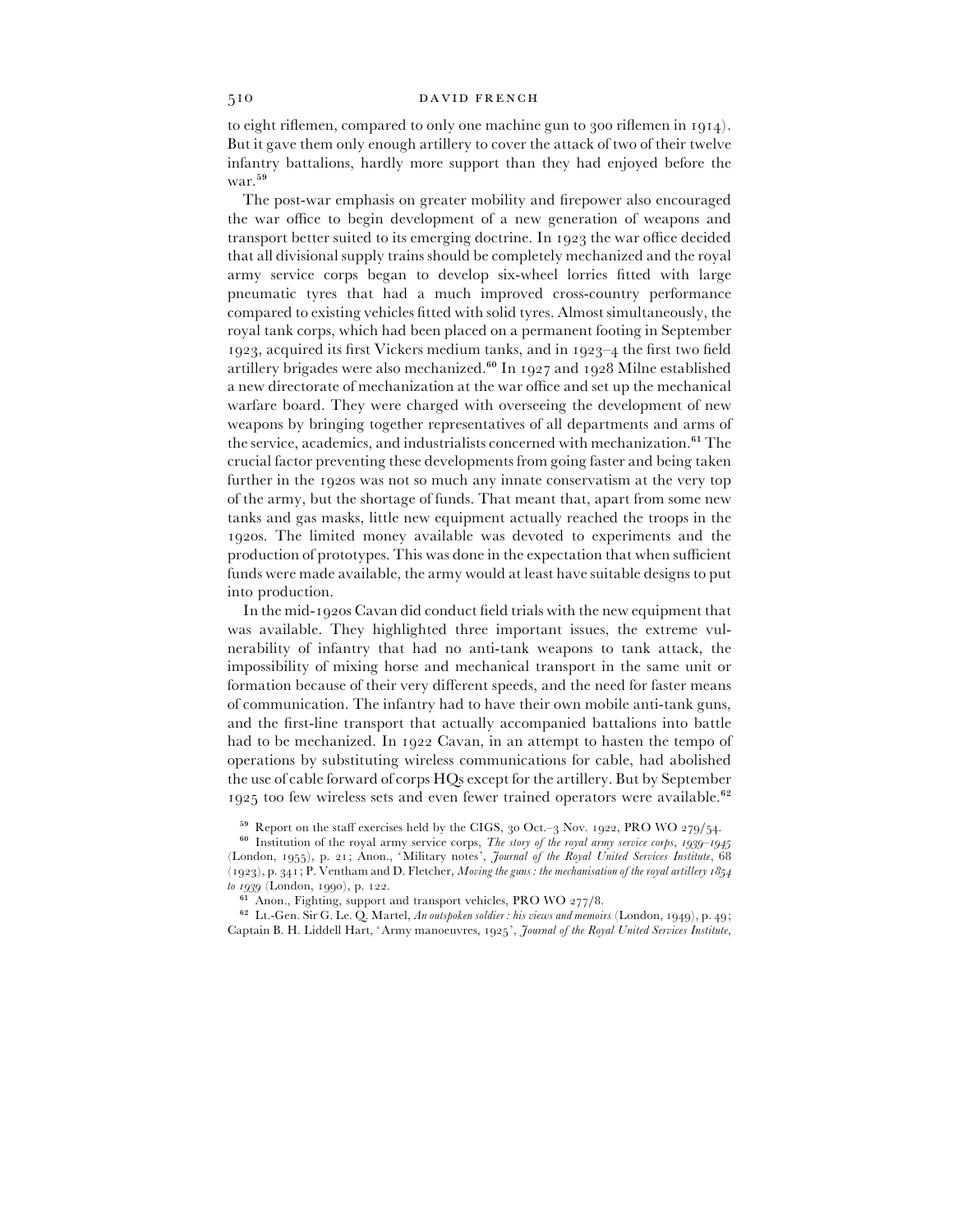The result was that in the autumn manoeuvres, the largest conducted by the army in the 1920s, both sides not only lost contact with the 'enemy', but commanders also lost contact with their own forces. The outcome was another valuable lesson that was incorporated into the army's written doctrine. The 1929 edition of *FSR* contained a completely new chapter on communications. To quicken the speed of communications without simultaneously creating a brittle system prone to breakdown, signallers were expected to rely upon a mixture of cable, wireless, despatch riders, and aeroplanes to reduce their dependence on one single form of communication. Within divisions, commanders were told to reduce their dependence on vulnerable electronic means of communication by placing their headquarters close enough to the front that they could intervene in person if necessary.<sup>63</sup>

Milne carried on Cavan's policy of research and experimentation after he became CIGS in 1926.<sup>64</sup> Milne believed just as strongly as his predecessors that battles were won by combined arms action and the generation of overwhelming firepower using the latest technologies.<sup>65</sup> In May 1927 he told an audience of senior officers that  $FSR (1924)$ 's insistence that

'Infantry is the arms which in the end wins battles.' I am afraid I cannot agree. No arm wins battles and I want that to be clearly understood. It is the co-operation of all necessary arms that wins battles and that is your basis for training for the future. I want that to be your principle in training – combination and co-operation of arms.<sup>66</sup>

Critics like Fuller and Liddell Hart who suggested that Milne's decision in late  $1928 -$  to disband the experimental armoured force he had created in  $1926$ and to turn towards the mechanization of the infantry – represented some kind of loss of nerve on his part, are mistaken.<sup>67</sup> Milne never embraced the all-tank ideal of some of the royal tank corps radicals. By 1925 the work of the Aldershot brigade and the staff exercises and manoeuvres of  $1923$  and  $1925$  had shown that a modern army could not be created simply by adding mechanical devices and even whole units to existing formations. What was needed, if further experiments were to be of any value, was what he called a 'mechanical formation, in its embryo state' as the next step towards a wholesale reorganization of the army to create 'a simple and flexible instrument permitting of protected mobility from which offensive power can be rapidly

<sup>70 (1925),</sup> pp.  $647-55$ ; Report on army manoeuvres, 1925, PRO WO 279/56; Lt.-Gen. Sir P. Chetwode, Report on collective training, Aldershot Command,  $_{14}$  Nov. 1925, LHCMA, Kirke<br>MSS  $_{2}/_{1}/_{18}$ .<br><sup>63</sup> *FSR* (*1929*), pp. 256–66.

 $64$  Report on the staff conference held at the staff college, Camberley,  $9-11$  Jan. 1933, PRO WO

<sup>279/74.&</sup>lt;br><sup>65</sup> Report on the staff conference held at the staff college, Camberley, 17–20 Jan. 1927, under the orders and direction of the CIGS, PRO WO  $279/57$ .

 $^{66}$  War office exercise no. 2 (1927) Winchester, 9–12 May, 1927, PRO WO 279/59.

<sup>&</sup>lt;sup>oo</sup> War office exercise no. 2 (1927) Winchester, 9–12 May, 1927, PKO WO 279/59.<br><sup>67</sup> G. Nicol, *Uncle George: Field Marshal Lord Milne of Salonika and Rubislaw (London, 1976)*, p. 266.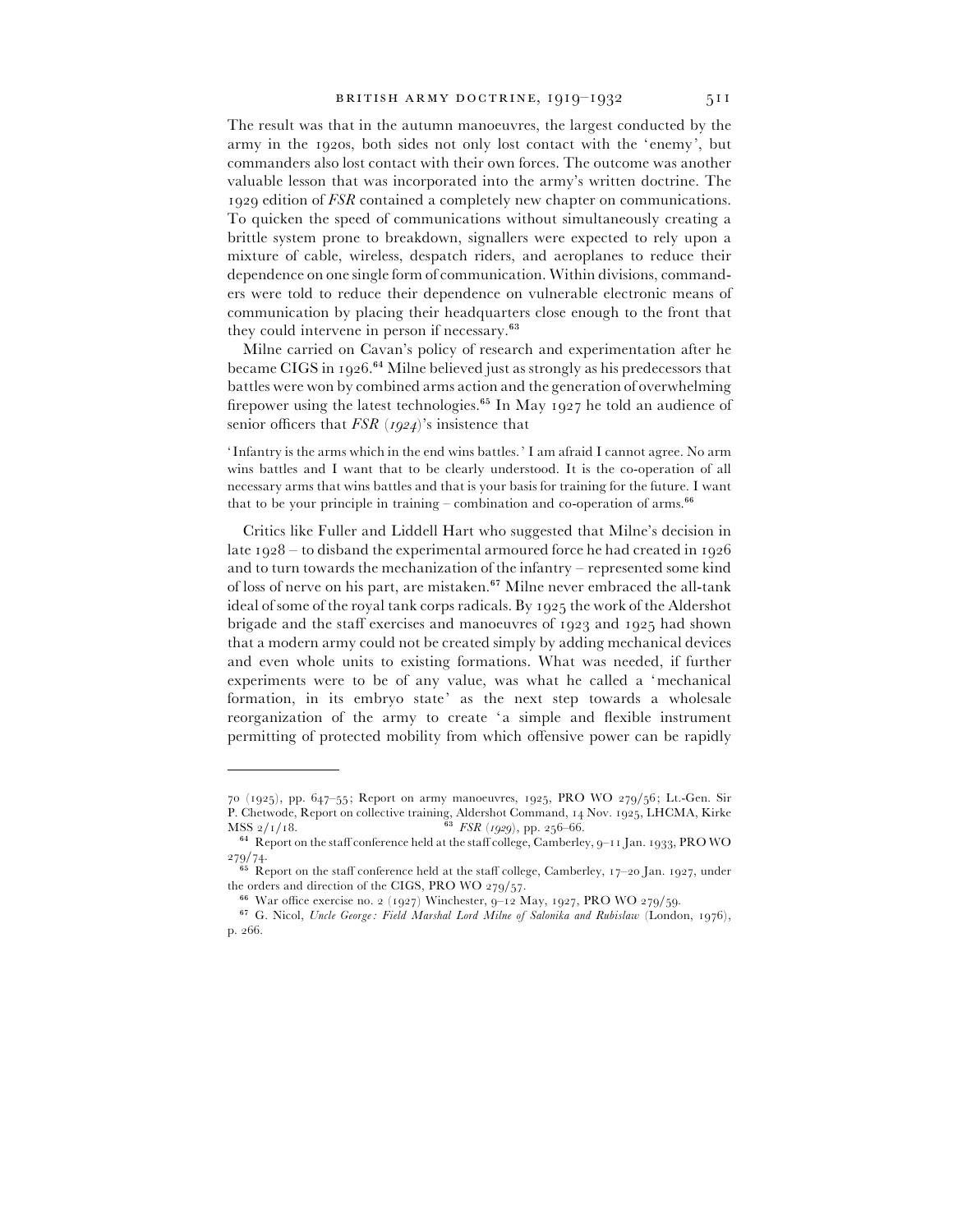developed, in order that the enemy may be found and destroyed with the least possible loss of time and expenditure of energy'.<sup>68</sup>

The results of the experiments conducted by the work of the experimental mechanized force in  $1927$  (renamed the experimental armoured force in  $1928$ ) were incorporated into the  $1929$  edition of  $FSR<sup>69</sup>$  It was the first manual to discuss explicitly 'Armoured units' and to include a detailed analysis of their weaknesses, strengths, and functions. It asserted that they could be employed either to break through the enemy's defences, or, by outflanking it, attack its lines of communication and headquarters. In conformity with the general staff's commitment to combined arms action, it insisted that tanks alone could not overcome a properly entrenched enemy, and if they were used in a frontal attack they had to have the support of artillery to neutralize the enemy's batteries and infantry to overcome its anti-tank guns and to consolidate their gains.<sup>70</sup> The general staff also issued two other manuals before the Kirke report that considered the future role of tanks and mechanization, *Mechanized and armoured formations* (1929) and *Modern formations* (1931). The latter postulated that in the future the army might consist of four basic types of brigade, infantry brigades, cavalry brigades, light armoured brigades, and mixed armoured brigades, and that they could be combined into divisional-sized formations. Depending upon the terrain over which it was fighting and its mission, an infantry division might consist entirely of infantry troops and supporting arms or it might have a mixed armoured brigade (consisting of light and medium tanks) attached to it. Mobile divisions might consist of either a cavalry brigade or an infantry brigade in buses and two mixed armoured brigades. Both types of division would also include engineers, artillery, and either light tanks or cavalry tanks for reconnaissance.<sup>71</sup>

It is, therefore, erroneous to conclude that the army waited until the establishment of the Kirke committee in 1932 to learn the 'lessons' of the First World War. It had abandoned its pre-1914 quest for a 'human-centred' solution to the problem of overcoming the firepower of the modern battlefield over a decade before the committee was established. It had enthusiastically embraced a technological solution and was experimenting with ways to give it effect. The Kirke committee, therefore, did not mark a radical new beginning. Rather, it endorsed the post-war doctrine that combined arms action and overwhelming firepower were essential if mobility was to be restored to the battlefield. What it did that was new was to highlight the fact that so far the army had not discovered a means of transforming a 'break-in' into a 'breakthrough' and suggested that the best way to do so would be to accelerate

'\* The work of the experimental armoured force is discussed in Harris, *Men*, *ideas and tanks*, pp. 217-22; Larson, *The British army*, pp. 137-47; H. Winton, *To change an army: General Sir Jock Burnett-Stuart and British armoured doctrine, 1927–1938* (Newark, NJ, 1984), pp. 72–105.

 $^{70}$  *FSR* (*1929*), pp. 16–17, 124–6.

<sup>71</sup> Harris, *Men*, *ideas and tanks*, p. 224; J. P. Harris, 'British armour 1918-40: doctrine and development', in J. P. Harris and P. Toase, eds., *Armoured warfare* (London, 1990), pp. 37-9.

<sup>&</sup>lt;sup>68</sup> Ibid., pp. 309, 311.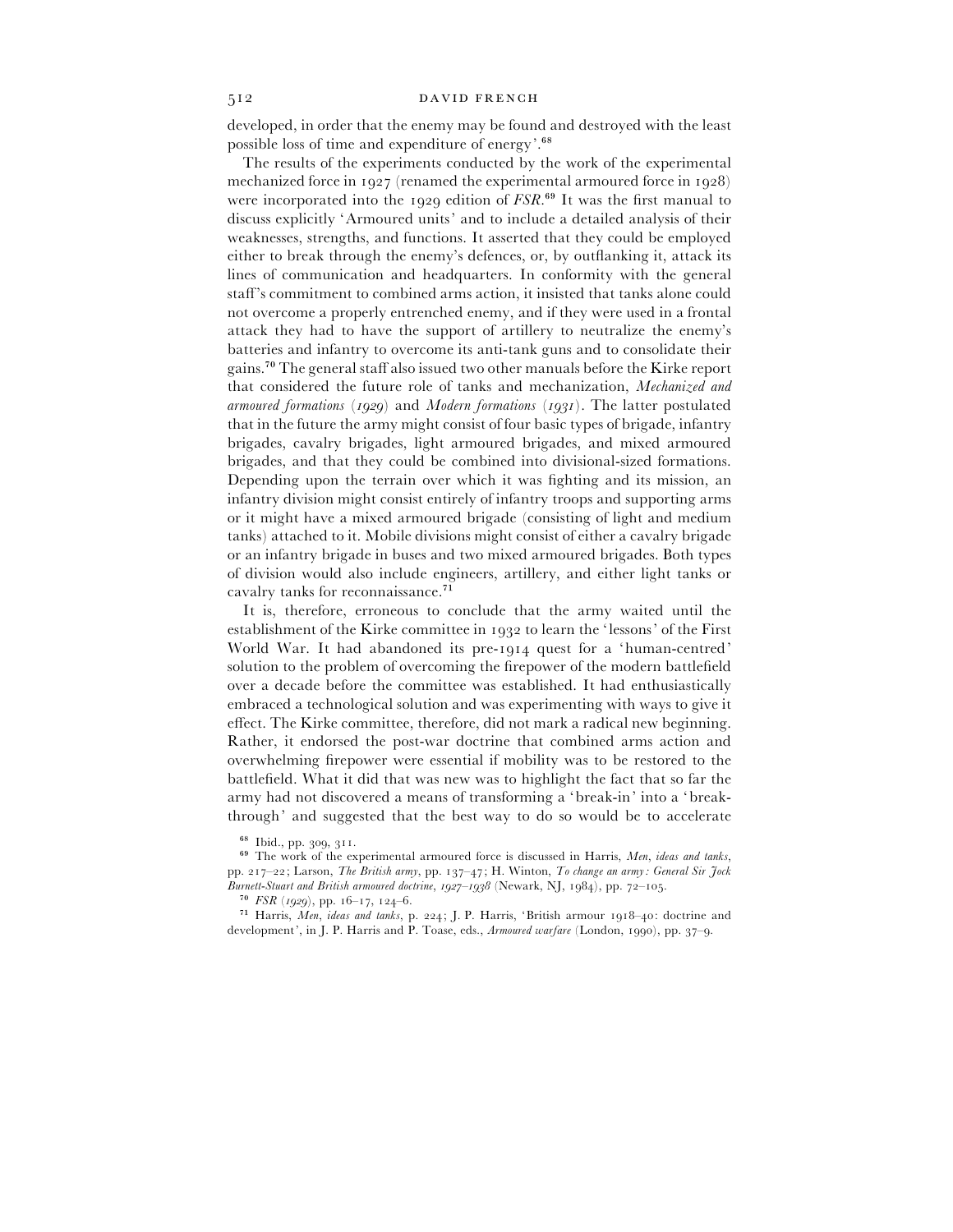current developments. A smaller and more flexible division, with a greater proportion of tanks, artillery, and motor transport was required, and more efforts had to be made to achieve surprise, either through the use of smoke or night operations.<sup>72</sup> Most of these recommendations were implemented in the second half of the 1930s.

In the 1920s the only kind of active service that the British army experienced involved colonial policing and conducting minor wars on the frontiers of the empire. However, in preparing its formal written doctrine the general staff was not either insular or imperial in its outlook, although in matters of organization its freedom of action was seriously constrained by the demands of the Cardwell system. It did not turn its back on the problems of how to fight a modern war against a first-class power, and nor did it require the Kirke committee's report to force it to begin to garner the lessons of the First World War. Its *FSR*s were regularly up-dated in the light of the lessons of the Great War and peacetime experiments and manoeuvres. Weapons design and development continued apace, but within the confines of a tightly restricted budget. It was with some justification that, in 1929, a former director of military operations, Sir Frederick Maurice, wrote in his semi-official textbook, *British strategy : a study of the application of the principles of war* that 'it is we who are leading the way to the recreation of the mobile striking force'.<sup>73</sup>

However, the fact remains that the army's ability successfully to practise mechanized, mobile, warfare in the first half of the Second World War was so limited as to cast doubts on the fact that it had learnt very much at all. Some of the reasons for this have been explored by other authors and need only be mentioned here.<sup>74</sup> The very outspokenness and lack of tact of some of the semiofficial spokesmen for mechanization, such as Liddell Hart and Fuller, aroused the resentment of many officers and caused them to look with suspicion at what they were proposing. Many cavalry officers feared, with some justification, that the royal tank corps hoped to expand at their expense. Financial constraints imposed on the army by the Treasury and successive governments anxious to produce a balanced budget precluded the large-scale purchase of new equipment. Realistic training was impeded by shortages of manpower and land. But other factors were at least as important, although less apparent at the time, and have often gone unnoticed since.

One reason why the German army was able to exploit the advantages of mechanization to the utmost was because of its willingness to practise *Auftragstaktik*. Subordinate commanders were given a mission but were permitted wide latitude to perform it within the ambit of their commander's

 $^{72}$  Report of the committee on the lessons of the Great War, 13 Oct. 1932, PRO WO 33/1297.

 $^{73}$  Sir F. Maurice, *British strategy: a study of the application of the principles of war* (London, 1929), p. 184. The book carried a preface by Milne.

<sup>&</sup>lt;sup>74</sup> See B. Bond, *British military policy between the two world wars* (Oxford, 1980), passim.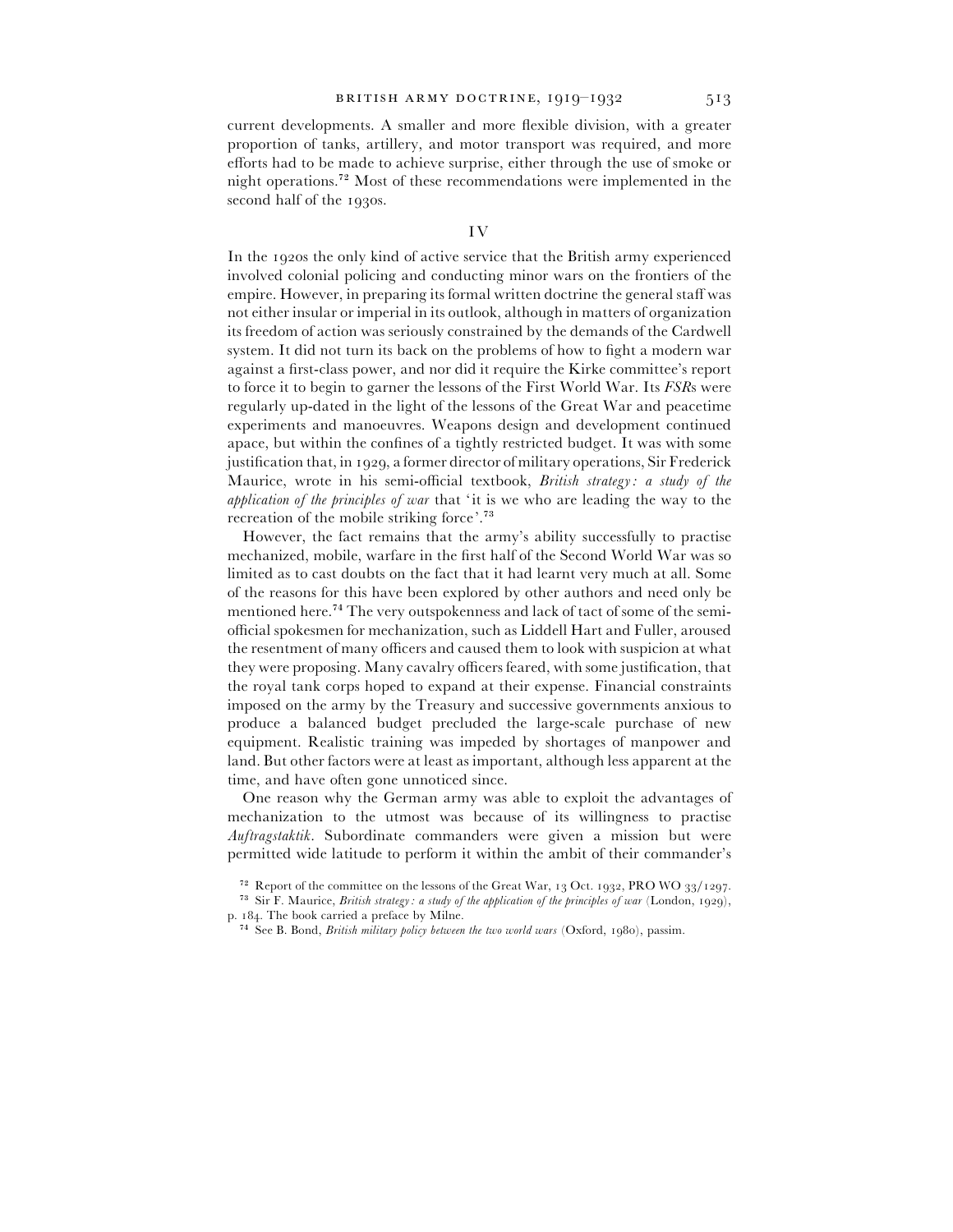intentions.<sup>75</sup> To prevent this adding to the chaos of the battlefield, German soldiers at all levels were taught a series of drills in order to secure the combined arms co-operation the Germans also recognized as being essential. However, the British forfeited this potential advantage because they resolutely refused to adopt either mission command or tactical drills. They opted instead for an autocratic command system that required junior leaders to obey not just the spirit but also the letter of their orders. In practice junior leaders were encouraged to wait for orders rather than to emulate the Germans and seize fleeting opportunities.

By contrast, senior officers in the British army were allowed too much leeway in interpreting doctrine. The *FSR* and its associated arm of service manuals stated general principles. They did not explain how those principles should be implemented. The army's commitment on paper to solving its problems through the application of rational analysis was heavily circumscribed by a second, and even more powerful, body of ideas. *FSR* (1920) asserted that because 'no two situations are identical … the application of the principles cannot be made subject to rules'.<sup>76</sup> Senior officers were expected, as a result of their long experience and study, to discover for themselves the most appropriate way of doing so.<sup>77</sup> This latitude at the top of the army was the product of a distinctive sense of what it meant to be 'British' that had developed since the eighteenth century. Senior officers shared a widely held distaste for prescriptive rules and for allowing their actions to be governed by abstract ideas. The British in general, it was commonly supposed, were different from their continental neighbours because of their willingness to allow 'character' rather than abstract reason, to govern their actions. As *FSR* (1924) asserted, 'Above all it must be remembered that success in war depends largely on a knowledge of human nature, and how to handle it to the best advantage.<sup>'78</sup> The British believed that continental military doctrines, which they thought were based upon prescriptive theories, were only of limited applicability to them because of the peculiar strategic circumstances of their island empire.<sup>79</sup> A willingness to muddle through was a characteristic that was supposed to set the British apart from their continental neighbours and enemies.<sup>80</sup> This attitude did not begin to change until after Dunkirk, when in October 1940 Lt.-Gen. H. R. Alexander issued a set of tactical notes to troops in his I Corps laying down simple battle drills for companies and platoons.<sup>81</sup> Until then, and throughout the interwar period, units and formations often practised widely different interpretations of

<sup>&</sup>lt;sup>75</sup> Corum, *Roots of blitzkrieg*, p. 49.

Sir Ivor Maxse, 'Forward', in Liddell Hart, *A science*, p. vi. <sup>78</sup> *FSR* (1924), p. 4.<br><sup>77</sup> Sir Ivor Maxse, 'Forward', in Liddell Hart, *A science*, p. vi. <sup>78</sup> *FSR* (1924), p. 4.

<sup>&</sup>lt;sup>79</sup> Sir George Milne, 'Introduction', in Maurice, *British strategy*, 1929), p. xv.

R. Colls, 'Englishness and political culture', in R. Colls and P. Dodd, eds., *Englishness : politics* and culture,  $1880 - 1920$  (London, 1986), p. 31; S. Collini, *Public moralists: political thought and intellectual life in Britain*,  $1850 - 1930$  (Oxford, 1991), pp. 323-41; T. W. Heyck, 'Myths and meanings of intellectuals in twentieth century British national identity', *Journal of British Studies*, 37 (1998),  $pp. 192 - 9.$ 

 $^{81}$  Alexander to Dill, 4 Jan. 1941 and enc., LHCMA, Alanbrooke MSS  $6/2/1.$